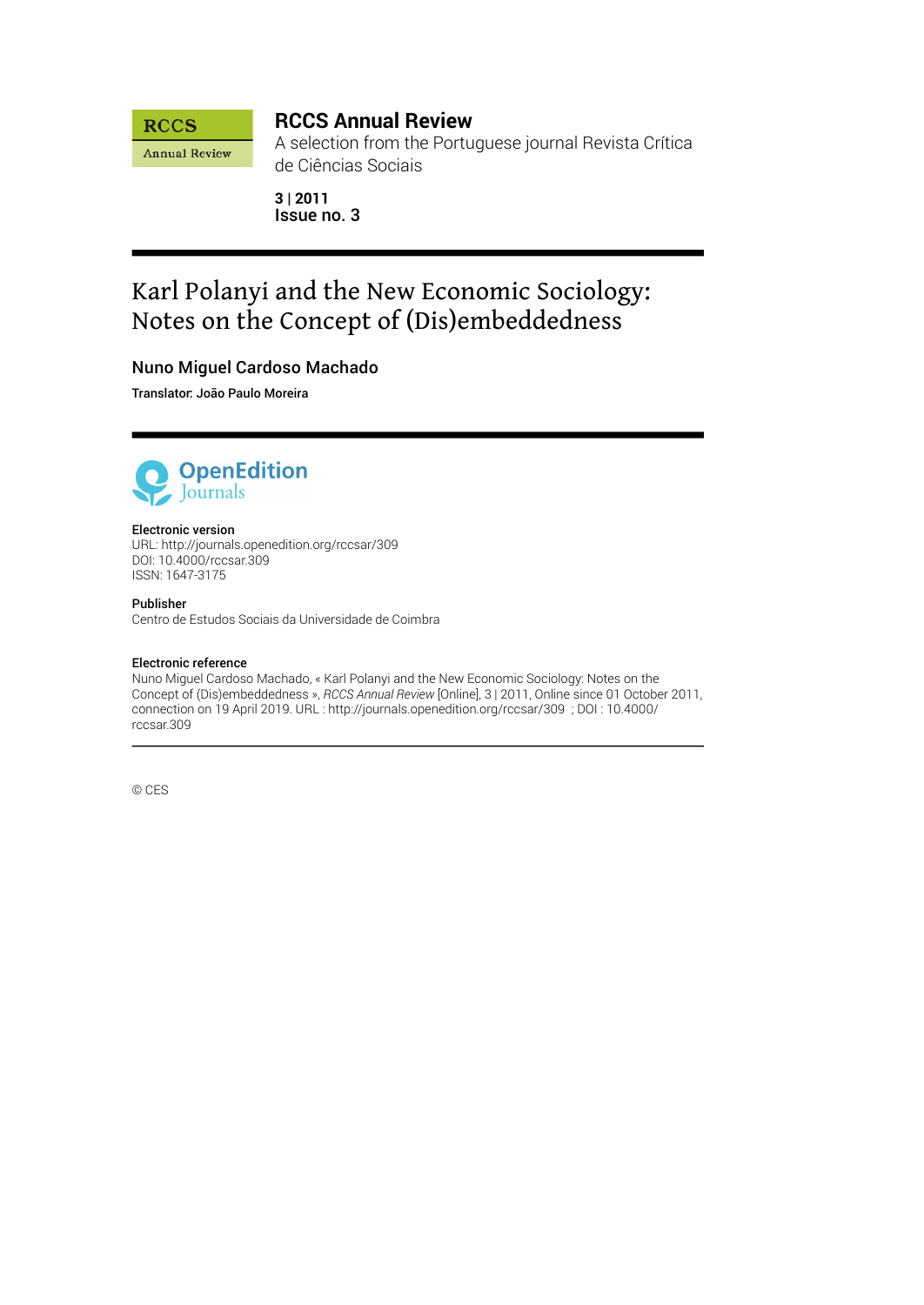#### **Nuno Miguel Cardoso Machado**

Research Centre in Economic and Organizational Sociology, School of Economics and Management (SOCIUs-ISEG), Technical University of Lisbon

#### Polanyi and the New Economic Sociology: Notes on the Concept of Karl (Dis)embeddedness<sup>\*</sup>

Within the context of the New Economic Sociology, Karl Polanyi is almost universally considered the "father" of the concept of embeddedness. However, this concept has been subject to selective appropriation by this discipline and its relationship to the remaining theoretical edifice constructed by Polanyi has been neglected. It is, in fact, possible to refer to the "great transformation" to which the concept of embeddedness has been subjected: whereas in Polanyi's work it is associated with the macro(economic) level and is used as evidence of the exceptional nature of the capitalist market economy - disembedded from society - in NES, it is normally associated with the meso (and even micro) level, on the assumption that all economies - including capitalist economies - are embedded.

Keywords: capitalism; market economy; embeddedness; Karl Polanyi; New Economic Sociology.

#### 1. Introduction

Within the context of the social sciences, Karl Polanyi is usually viewed as the "father" of the concept of embeddedness. The New Economic Sociology is no exception to that, as it adopted the phrase as one of its central concepts (Krippner, 2001; Swedberg, 2006). However, the concept has been subject to selective appropriation by this discipline and its relationship to the remaining theoretical edifice constructed by Polanyi has been neglected. It is, in fact, possible to refer to the "great transformation" (Beckert, 2007) to which the concept of embeddedness has been subjected: whereas in Polanyi's work it is associated with the macro(economic) level and is used as evidence of the exceptional nature of the capitalist market economy  $-$  disembedded from society  $-$  in NES, it is normally associated with the meso (and even micro) level, on the assumption that all economies  $-$  including capitalist economies – are embedded. In other words, the economic actions of *individuals* are always part and parcel of networks of social relations.

Embeddedness,<sup>1</sup> for Polanyi, means that the economy is immersed in social relations, i.e., it cannot be a separate, autonomous sphere vis-a-vis society as a whole. One must point out,

Article published in RCCS 90 (September 2010).

 $1$  The concept had already been used by Thurnwald, who was one of Polanyi's major influences in the field of economic anthropology. So Thurnwald must have been the inspiration for Polanyi's adoption of the concept of embeddedness (Beckert, 2007: 7). Block (cf. 2000: 7), on the other hand, suggests that Polanyi got his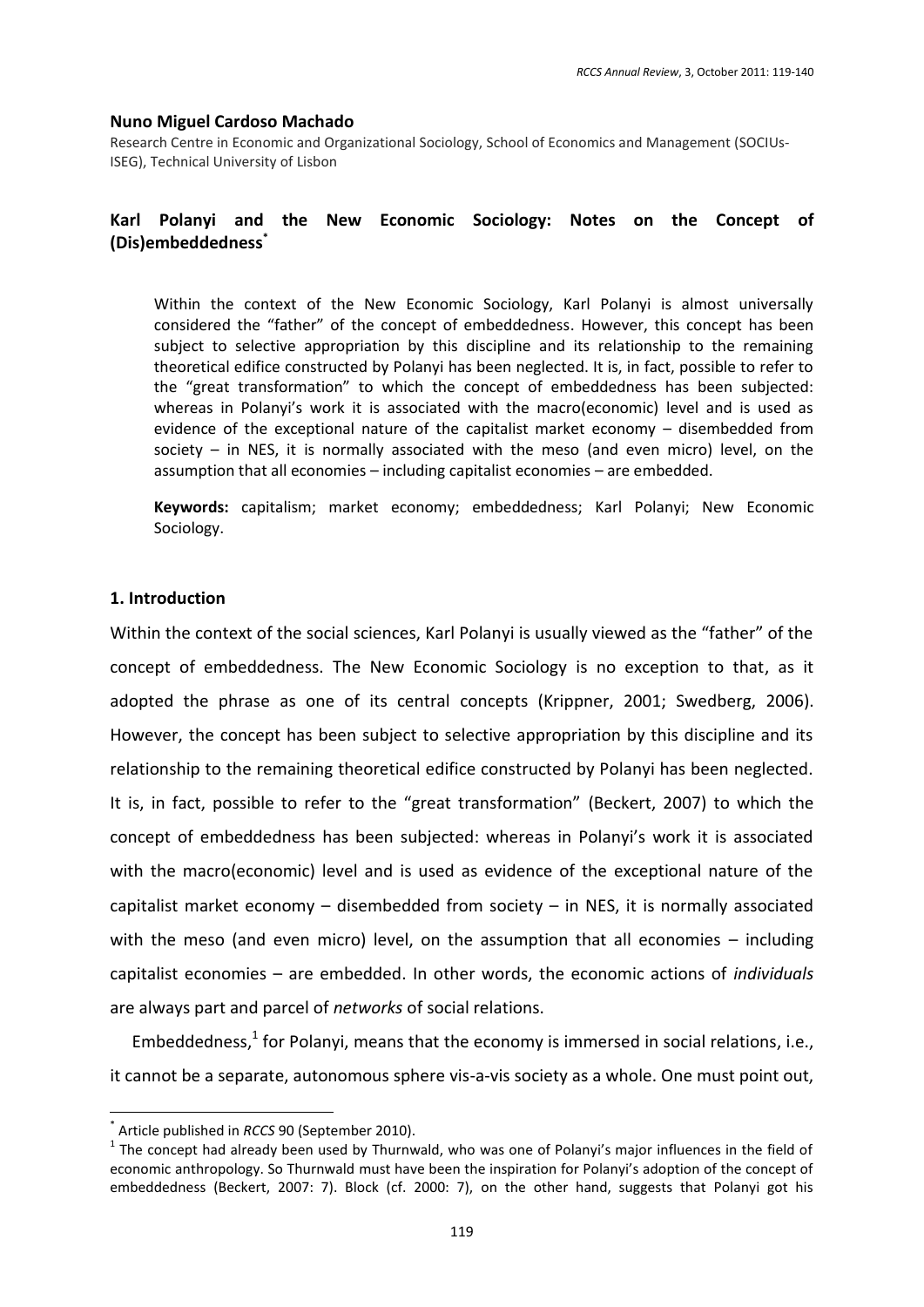$\overline{a}$ 

however, that the author did not intend to create a new concept, nor did he seem in the least concerned with giving it an explicit definition. Perhaps that is the reason why the concept of (dis)embeddedness has been the object of a number of contradictory interpretations. Still, the best way to understand the true meaning and the implications of the concept is to try and grasp it in close interconnection with Polanyi's entire theoretical and conceptual edifice, which is to say, by capturing its role, function, relationship and place in the author's thinking. Besides, trying to understand the concept solely from a number of disparate statements made by the author – namely from its explicit uses in *The Great Transformation* – may prove a pointless, misleading endeavor rather than an enlightening one (as we will see to be the case in the context of the New Economic Sociology).

I have shown elsewhere the unique character of the modern capitalist market economy as viewed by Polanyi (Machado, 2009). I will now summarize some of the main concepts behind it. In order to fully understand Polanyi's work and thought, one has to start by analyzing the distinction he makes between the substantive and the formal meaning of economy. The formalist approach is based on an ontological scarcity of the means for providing to human needs, and takes as its object of analysis the discrete ("rational") individual who seeks to maximize his gains, i.e., it stays within the predicates of *homo economicus*. According to Polanyi, the formalist schema – based on the neoclassical model of economic theory – can only be applied to the study of modern capitalist economies, where price-making markets play a crucial role.<sup>2</sup> The substantivist approach, on the other hand, in its effort to study the role of the economy within society, deals with the institutional forms taken by the process of satisfaction of human needs in different societies, both past and present, its main concern being sufficiency rather than efficiency.

inspiration from a word used in mining: while studying British economic history in preparation for *The Great Transformation*, he most certainly read extensively on the history of the technologies used in the British mining industry, whose job it was to extract "embedded" coal from the rocky walls of mines.

 $2$  One scholar pointedly asks whether, according to Polanyi, formalist theory may be entirely applied to the study of the capitalist market economy. While it is true that Polanyi says that "even in regard to the market system itself, the market as the sole frame of reference is somewhat out of date" (Polanyi, 1968a: 174), he also writes that "once a human being was circumscribed as an 'individual in the market', the [formalist] proposition [...] was easy to substantiate" (Polanyi, 1977c: 29). The capitalist economy confronts individuals with choices brought about by a shortage of means; therefore it can be analyzed by applying those methods based on the formal meaning of the economy. As long as this economic system obtains, the formal meaning and the substantive meaning will coincide for all practical purposes (Polanyi, 1968a: 141; Polanyi, 1977a: 10-11), because the institutional arrangements ensuring human subsistence only reflect the arrangements of formalism. This debate goes well beyond the scope of the present paper, but we can (safely) assume that Polanyi grants the formalist schema some degree of explanatory power only when it applies to the modern capitalist economy.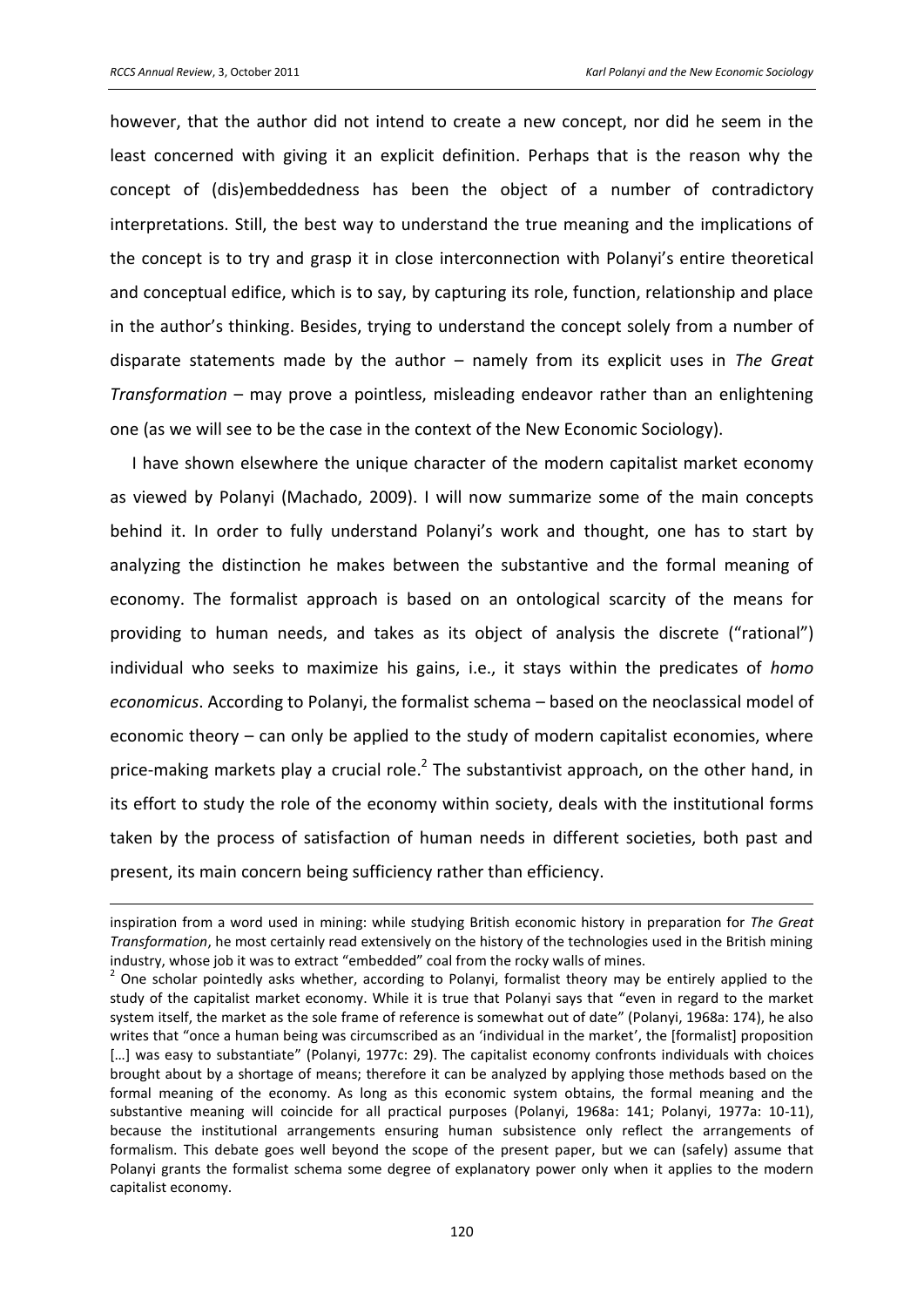$\overline{a}$ 

Thus, according to the author, one must acknowledge the relevance of the substantive definition, which views the economy as an instituted process of interaction between man and his natural and social environment. Such a process results in an ongoing – and, in this case, universal – supply of material means to satisfy human needs, and is the foundation of the method envisaged by Polanyi: institutional analysis. The economy may of course be instituted in different ways from one society to another, and so Polanyi identifies three major patterns, or so-called forms of integration – reciprocity, redistribution and (market) exchange – which combine to give the economy its unity and stability, that is, the interdependence and recurrence of its parts.<sup>3</sup>

According to Polanyi's classification, primitive or tribal societies are characterized by reciprocity and also, to a certain extent, by redistribution. Archaic societies, in turn, are predominantly redistributive, although there may be room for some exchange. One has to keep in mind, however, that the system of self-regulating markets as the dominant form of integration is only to be found in modern societies. We may therefore conclude that Polanyi's attempt to formalize a globally relevant comparative economics and the importance of the concept of embeddedness itself are precisely the result of his need to emphatically underscore the differences between the various social and economic systems, namely between capitalism and every single society that came before it. Karl Polanyi's thinking is driven by the wish to highlight the absolute exceptionalism of the market economy<sup>4</sup> in the history of humankind. The embeddedness/disembeddedness condition must be understood, first and foremost, in the context of that distinction.

 $3$  For an analysis of the forms of integration proposed by Polanyi as well as of their empirical use in the study on *Dahomey and the Slave Trade*, see Machado (2009: 54-68; 79-89). Briefly put, reciprocity denotes movements between correlative points of symmetrical groupings, which means that it presupposes the existence of symmetry as institutional background. What we have is a system of gifts and counter-gifts, a continuous give and take (such as Malinowski's Kula ring). Redistribution describes appropriative movements toward a center and back (that is, away from the center); in institutional terms, it depends on the presence of some degree of *centricity* within the group (*e.g*. ancient empires – such as the Egyptian or Roman empire, etc.; Dahomey). As to exchange, it refers to the "vice-versa" movements occurring among "agents" under a market system; so in order to generate integration it requires a system of price making. Therefore (market) exchange consists of a two-way movement of goods between people, aiming at obtaining gains for the parties involved.

<sup>&</sup>lt;sup>4</sup> Let us clarify the concept of capitalism, which Polanyi defines as an interconnected system of price-making markets, i.e., as a market economy (regulated by the mechanism of supply and demand).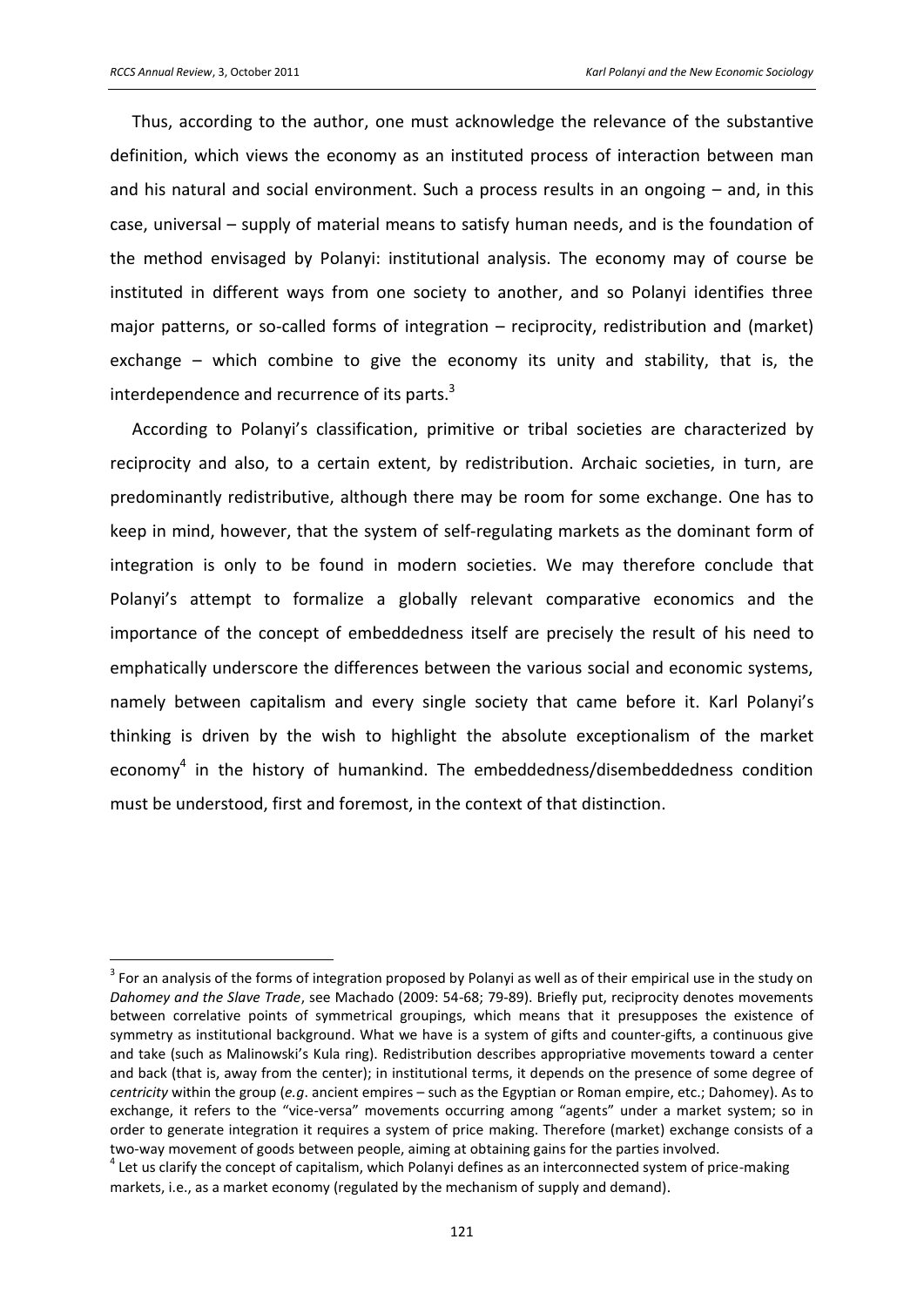#### **2. Karl Polanyi: The disembeddedness of the capitalist economy**

In fact, some authors tend to complain that the concept of embeddedness is used but twice throughout *The Great Transformation*. However, a reader imbued with the right perspective – that is, one who has made a thorough study and analysis of Polanyi's thinking in its entirety – will be able to capture the full meaning of the concept:

The market pattern, [...] being related to a peculiar motive of its own, the motive of truck or barter, is capable of creating a specific institution, namely, the market. Ultimately, that is why the control of the economic system by the market is of overwhelming consequence to the whole organization of society: it means no less than the running of society as an adjunct to the market. *Instead of economy being embedded in social relations, social relations are embedded in the economic system.* The vital importance of the economic factor to the existence of society precludes any other result. For once the economic system is organized in separate institutions, based on specific motives and conferring a special status, *society must be shaped in such a manner as to allow that system to function according to its own laws. This is the meaning of the familiar assertion that a market economy can function only in a market society.* (Polanyi, 2000: 77, emphasis added)

In the vast ancient systems of redistribution, acts of barter as well as local markets were a usual, but no more than a subordinate trait. The same is true where reciprocity rules; *acts of barter are here usually embedded in long-range relations implying trust and confidence, a situation which tends to obliterate the bilateral character of the transaction.* (Polanyi, 2000: 81-82, emphasis added)

These quotes are perfect illustrations of the basic fact that throughout the book Polanyi clearly contrasts capitalist society with past communities, where the economy, framed by other institutional patterns, did not exist apart from society at large, nor was it even, most of the times, an identifiable, noticeable entity, since it was totally submerged in social relations. On the contrary, under capitalism the economy became disembedded (i.e., loose or, as it were, autonomized), leaving society at the mercy of a blind mechanism – the self-regulating market – that controls and overpowers it. Thus in practice the embeddedness of the economy is tantamount to the absence of a system of price-making markets.

Besides, and more important, only a perfunctory analysis would settle for an explicit, literal search for the concept's meaning. It seems obvious that it would be too reductive to limit one's inquiry to the search for or the counting of how many times the word "(dis)embeddedness" occurs. It should also be pointed out that throughout his work Polanyi expresses similar ideas without exactly resorting to that particular word. As proof of that, let's look at two revealing, if commonly overlooked, examples from The Great *Transformation*: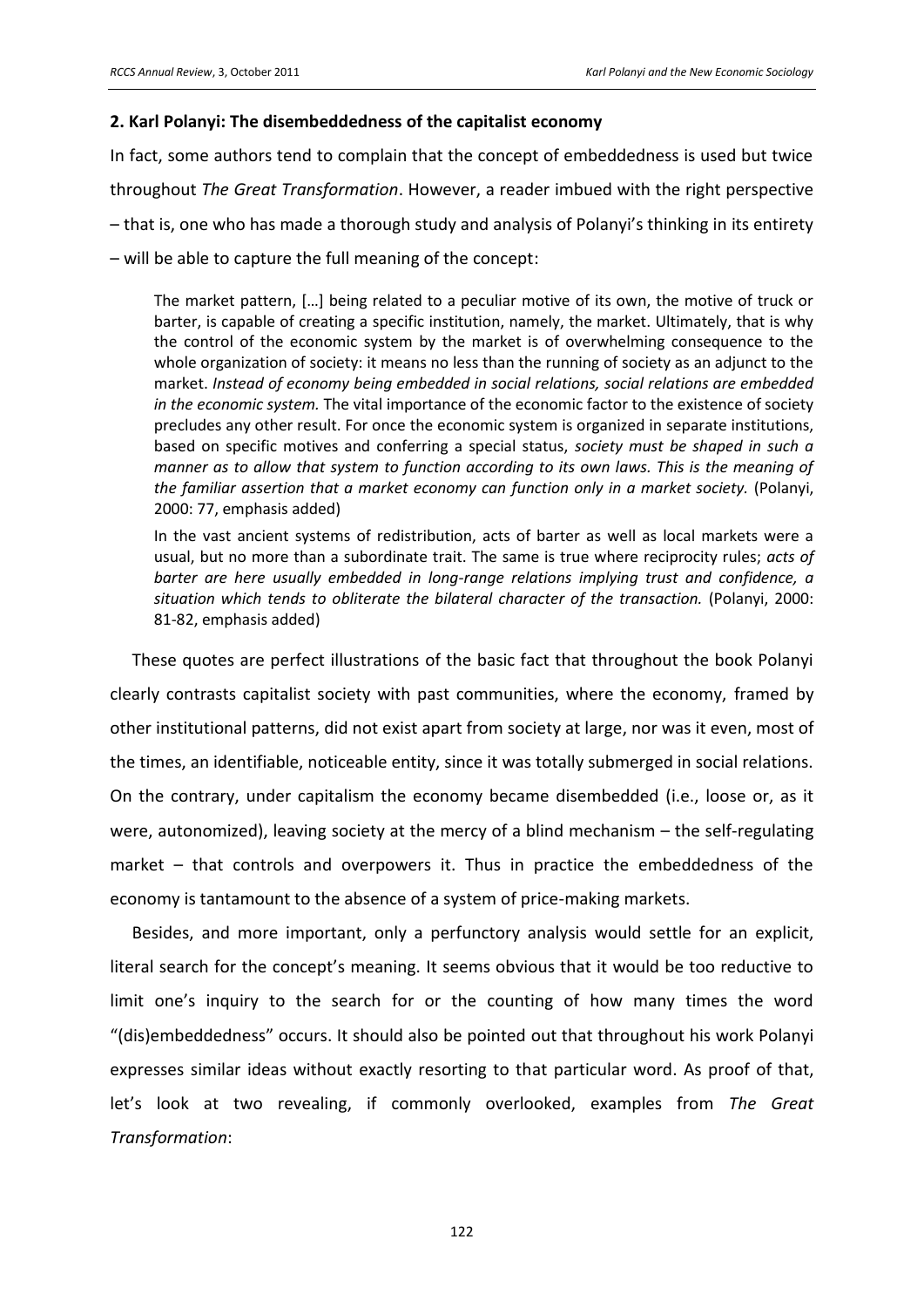*The outstanding discovery of recent historical and anthropological research is that man's economy, as a rule, is submerged in his social relationships. He does not act so as to safeguard his individual interest in the possession of material goods; he acts so as to safeguard his social standing, his social claims, his social assets. He values material goods only in so far as they serve this end*. Neither the process of production nor that of distribution is linked to specific economic interests attached to the possession of goods; but every single step in that process is geared to a number of social interests which eventually ensure that the required step be taken. These interests will be very different in a small hunting or fishing community from those in a vast despotic society, but in either case *the economic system will be run on noneconomic motives.* (Polanyi, 2000: 65, emphasis added)

*A self-regulating market demands nothing less than the institutional separation of society into an economic and a political sphere*. Such a dichotomy is, in effect, merely the restatement, from the point of view of society as a whole, of the existence of a self-regulating market. It might be argued that the separateness of the two spheres obtains in every type of society at all times. Such an inference, however, would be based on a fallacy. True, no society can exist without a system of some kind which ensures order in the production and distribution of goods. *But that does not imply the existence of separate economic institutions; normally, the economic order is merely a function of the social order.* Neither under tribal nor under feudal nor under mercantile conditions was there, as we saw, a separate economic system in society. *Nineteenth-century society, in which economic activity was isolated and imputed to a distinctive economic motive, was a singular departure.* (Polanyi, 2000: 92-93, emphasis added)

One should keep in mind that state intervention or regulation does not mean that the economy is embedded. In Polanyi one can find two different types of regulation, which do not belie the empirical existence of a disembedded economy, but are, on the contrary, intimately connected with its historical implementation: a) the establishment of the preconditions for a market economy to come into existence (enclosures, the establishment of a "free" labor market, etc.); b) protective measures against disembeddedness, primarily to slow down the pace of change brought about by the transformation into a market economy (labor laws, *Speenhamland*, etc.).

State regulation can only provide the framework for the (self-regulated) market to operate, but it cannot dictate how it operates (which would be illogical). According to Polanyi, there is a set of assumptions regarding the state and its policies, and all measures or policies that interfere with the workings of the market are to be avoided. Prices, supply and demand – none of these should be stipulated or regulated; the only valid policies and measures will be those aimed at ensuring that the market regulates itself, thus creating the conditions for it to be the sole organizing power in the economic sphere (Polanyi, 2000: 90- 91; Stanfield, 1986: 111). For Polanyi, the existence of the state – the (democratic) "liberal" state – is not synonymous with embeddedness, just as social protection measures are not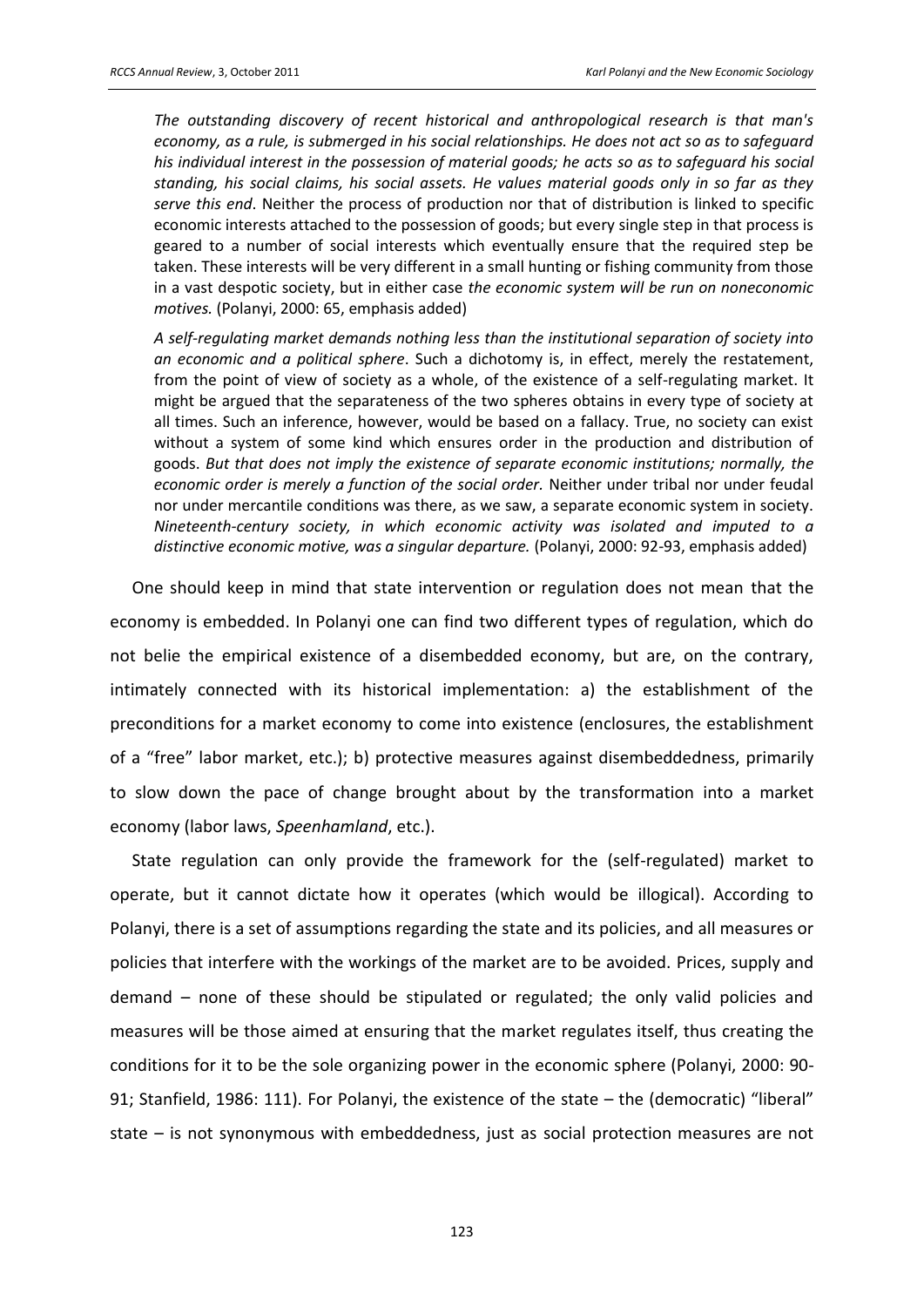$\overline{a}$ 

synonymous with (re)embeddedness. Conversely, separation between politics and the economy is the very proof of disembeddedness.

Once we understand the importance of the concept of (dis)embeddedness as something that is intimately associated with Polanyi's comparative analysis of the market economy and past economies, its central role in Polanyian thinking will become evident. If, on the other hand, we are mostly intent on counting the exact number of times the word "disembeddedness" is used in his work, then we will – fallaciously – conclude that the concept had little relevance for Polanyi in the first place, and the *leitmotiv* of his entire inquiry will be lost on us. Furthermore, we will probably downplay its meaning and will tend to dismiss it as mere misunderstanding, selectively appropriating what after all seems more important to ourselves: the very term "(dis)embeddedness," clearly endowed with a different meaning. I believe this is what happened with NES. But more on this later.

Still, let it be noticed that the word "(dis)embeddedness" is not used that sparingly by Polanyi.<sup>5</sup> Notwithstanding, most authors just mention the two occurrences in Polanyi's *magnum opus*, failing to read the rest of his work (as is the case with Barber, 1995; Ghezzi and Mingione, 2007; Granovetter, 1985. Swedberg [1997, 2004] does not make a single reference to Polanyi in his bibliography). One has to go to "Aristotle Discovers the Economy" (Polanyi, 1957), a paper rarely mentioned in the literature, to find what is perhaps Polanyi's clearest and most systematic use of the concept of *embeddedness*. Let us look at a long but telling – actually the most telling – quote regarding the concept of dis(embeddedness):

*The conceptual tool with which to tackle this transition from namelessness to a separate existence [of the economy] we submit, is the distinction between the embedded and the disembedded condition of the economy in relation to society. The disembedded economy of the nineteenth century stood apart from the rest of society, more especially from the political and governmental system. In a market economy the production and distribution of material goods in principle is carried on through a self-regulating system of price-making markets*. It is governed by laws of its own, the so-called laws of supply and demand, and motivated by fear of hunger and hope of gain. Not blood-tie, legal compulsion, religious obligation, fealty or magic creates the sociological situations which make individuals partake in economic life but specifically economic institutions such as private enterprise and the wage system.

[...] Under a market system men's livelihood is secured by way of institutions that are activated by economic motives, and governed by laws which are specifically economic. *The vast comprehensive mechanism of the economy can be conceived of working without the conscious intervention of human authority, state or government.*

*This, then, is the nineteenth century version of an independent economic sphere in society. It is motivationally distinct, for it receives its impulse from the urge of monetary gain. It is institutionally separated from the political and governmental center. It attains to an autonomy* 

<sup>5</sup> Polanyi, 1966: 60, 81; 1968a: 141, 148; 1968b: 70; 1977a: 9; 1977b: 53; Polanyi *et al*., 1968: 118-119.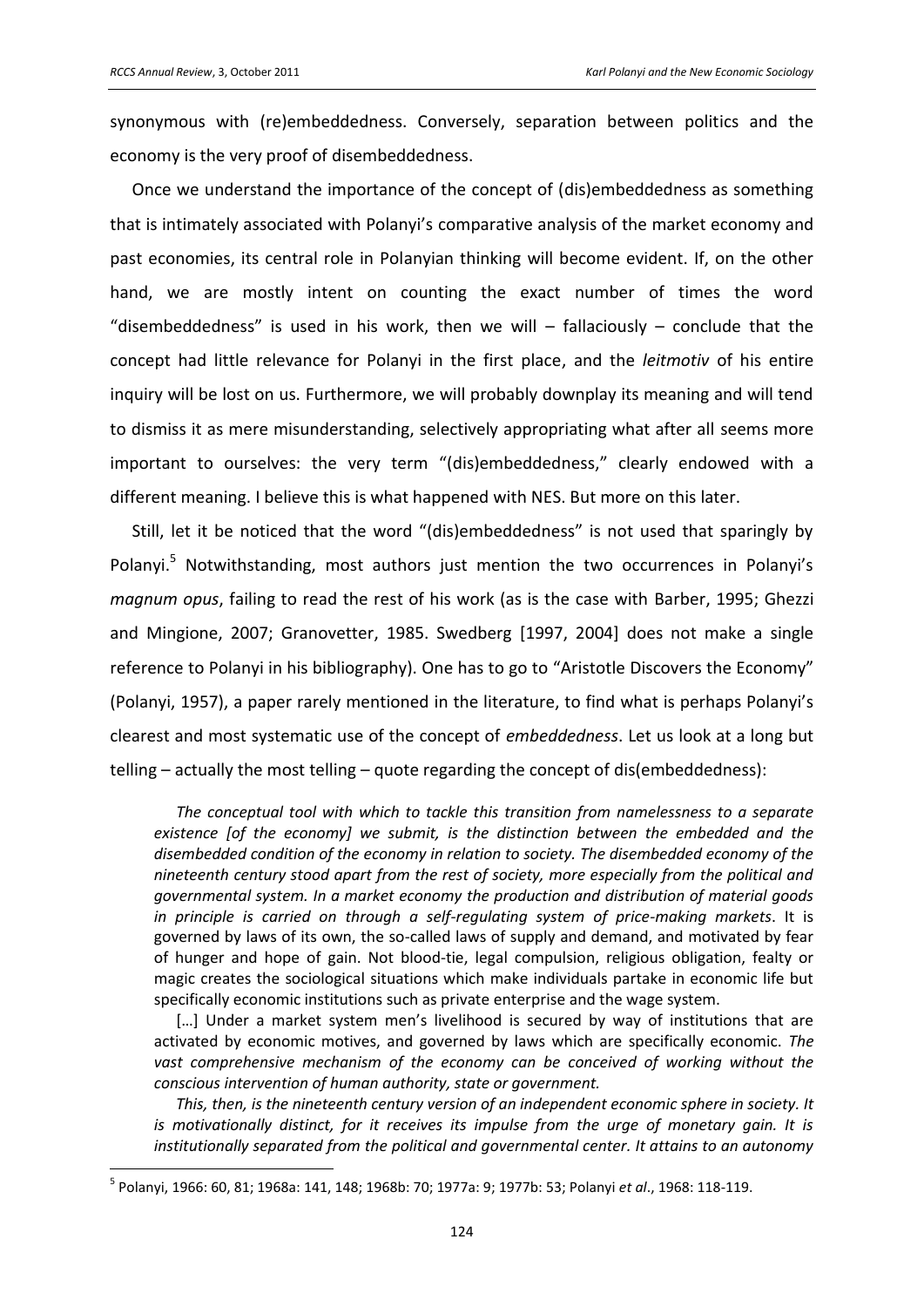*that invests it with laws of its own. In it we possess that extreme case of a disembedded economy which takes its start from the widespread use of money as a means of exchange*. (Polanyi, 1957: 67-68, my emphasis)

It seems obvious that, for Polanyi, the market economy was indeed disembedded. $6$  We can say that the "market economy thus created a new type of society. The economic or productive system was here entrusted to a self-acting device. An institutional mechanism controlled human beings in their everyday activities as well as the resources of nature" (Polanyi, 1968b: 62). And the author further contrasts capitalist society with primitive and archaic societies:

As long as these latter forms of integration [*i.e.*, reciprocity and redistribution] prevail, no concept of an economy need arise. The elements of the economy are here embedded in noneconomic institutions, the economic process itself being instituted through kinship, marriage, age-groups, secret societies, totemic associations, and public solemnities. The term 'economic life' would here have no obvious meaning. [...] [T]here existed, as a rule, no term to designate the concept of economic. [...] This concept was [simply] absent. [...] The prime reason for the absence of any concept of the economy is the difficulty of identifying the economic process under conditions where it is embedded in noneconomic institutions. (Polanyi, 1957: 70-71)

For this reason, in societies of the past the economy was not only embedded in society but most of the times those societies possessed no notion, concept or awareness of an economic sphere that was clearly identifiable or recognizable as such by their members.

### **3. The New Economic Sociology: "All economies are embedded"**

### **3.1 NES and the concept of embeddedness**

 $\overline{a}$ 

According to Swedberg, "Economic sociology is a term that was rarely heard a decade ago but which has become quite popular again. Today sociology departments get ranked according to their prominence in this field, and a respectable number of articles and books

 $^6$  One scholar challenges the validity of this (long) quote as representative of Polanyi's work. Again, let us go back to Polanyi: with capitalism, "an 'economic sphere' came into existence that was sharply delimited from other institutions in society. Since no human aggregation can survive without a functioning productive apparatus, its embodiment in a distinct and separate sphere had the effect of making the 'rest' of society dependent upon that sphere. […] As a result, the market mechanism became determinative for the life of the body social. No wonder that the emergent human aggregation was an 'economic' society to a degree previously never even approximated" (Polanyi, 1968b: 63). According to Polanyi, equating economic phenomena with market phenomena almost became a practical requisite after the emergence of the new society and its way of life, in the wake of the early stages of the Industrial Revolution (Polanyi, 1977a: 9). Thus ͞what we have here called the economistic fallacy was an error mainly from the theoretical angle. For all practical purposes, the economy *did* now consist of markets, and the market *did* envelop society" (Polanyi, 1977a: 9). See also, for instance, Polanyi, 1968b: 70; 1977a: 9; 1977b: 53. Polanyi-Levitt (cf. 2003: 2-3) also underscores the centrality of the disembeddedness of the capitalist economy for Polanyi.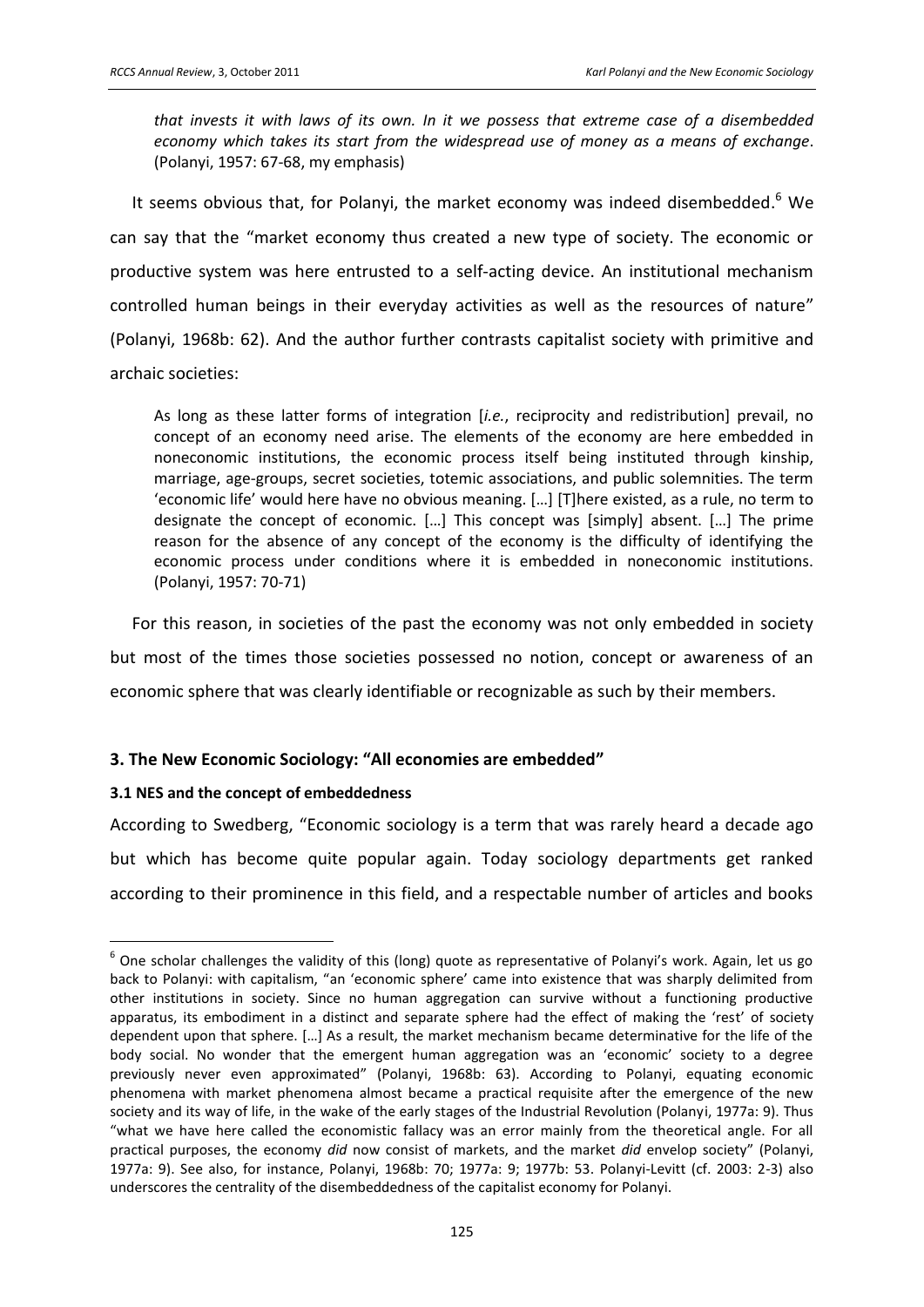that label themselves 'economic sociology' appear every year" (2006: 2). Graça, in turn, rightly points out that "in the area of social theory over the last decades, the emergence of the 'new economic sociology', namely in connection with such authors as Mark Granovetter and Richard Swedberg,<sup>7</sup> is a fundamentally relevant and meaningful fact" (2005: 111).

One of the most important developments in the social sciences over the last decades has been the attempt to fill the void left by the failure of mainstream economic science with regard to the inquiry into economic institutions. This is precisely the context within which the emergence of the New Economic Sociology has to be understood (Swedberg, 1997: 161). However, as Graça once again puts it,

NES dared to refute, if only in part, some of the assumptions and methods of academic economics. At the same time, however, it hastened to delimit the scope of the refutation, and again and again tended to retrace its steps and revert to the traditional, self-legitimizing allegation that there are a number of points of view or analytical angles and that its own view is just one among several, in juxtaposition with  $-$  rather than in opposition to  $-$  that of economics.<sup>8</sup> (2005: 111, emphasis added)

The new discipline has its roots in a number of studies dating from the early 1980s. But if one had to pick a particular year to mark its real "birth" then the choice would be 1985, the year of the publication, by Granovetter, of what would become the most popular article of contemporary economic sociology, "Economic Action and Social Structure: The Problem of Embeddedness" (cf. Swedberg, 1997: 161-162). It should be stressed, however, that contrary to modern economics, economic sociology still lacks a central core of ideas and concepts resulting from a process of shaping, mixing and refining over a considerable period of time. Instead, economic sociology - very much like what happens in the field of sociology consists of a set of competing perspectives, some more coherent than others (Swedberg,  $2006:3$ ).

In spite of that, some central concepts have gained prominence. Among these is the concept of embeddedness and the related concept of (social) networks. Swedberg goes as far as stating that "the most famous concept in today's economic sociology is by far that of

 $^7$  Among NES's top names, besides Swedberg and Granovetter, mention should be made of Patrik Aspers, Jens Beckert, Ronald Burt, Michel Callon, Bruce Carruthers, Neil Fligstein, Philippe Steiner and Viviana Zelizer (cf. Swedberg, 2006: 20-21). It should be noted that NES has been a largely North American phenomenon, albeit with a small number of researchers in several European countries (Swedberg, 1997: 164).

 $8$  Beckert expresses a similar opinion: "economic sociology finds a unifying denominator in its critique of [...] the notion of homo economicus acting in a world with full information, independent decision making, polypolistic competition, transitivity, and fixed preferences. [...] [Nonetheless,] new economic sociology does not put enough emphasis on proposing an alternative to rational actor theory" (2003: 769-770, emphasis added).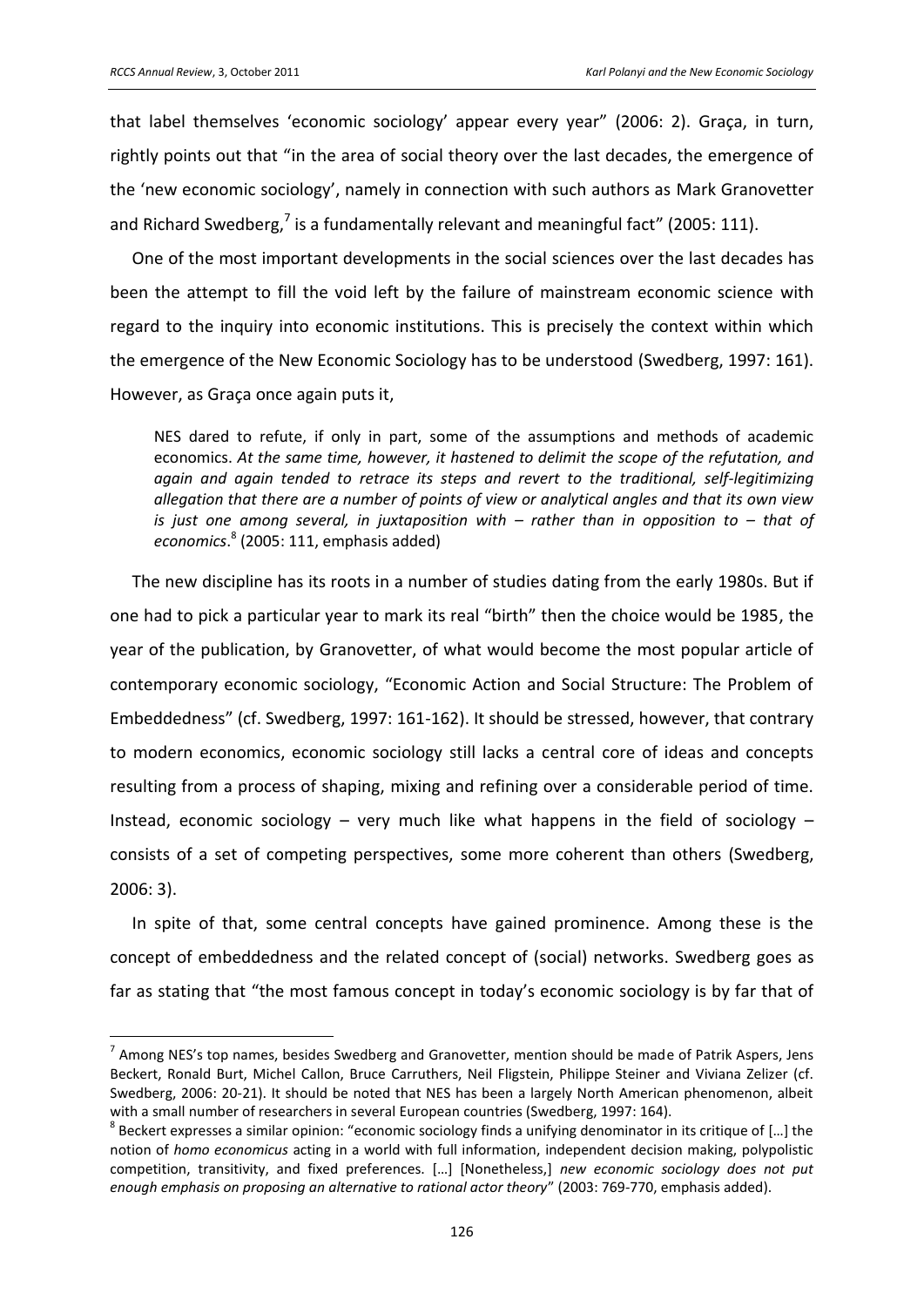embeddedness" (2006: 3). And Krippner adds, "The notion of embeddedness enjoys a privileged - and as of yet, largely unchallenged - position as the central organizing principle of economic sociology. [...] [In fact,] the term has gained widespread acceptance as representing the core unifying themes of the subfield" (Krippner, 2001: 775). The centrality of embeddedness for the 'new economic sociology' (from the mid-1980s to the present) is unquestionable (Swedberg, 2006: 3).<sup>9</sup>

Swedberg observes that Granovetter (1985) introduced a concept of embeddedness that is not only different from, but also more analytically useful than, Polanyi's. First of all, he challenged the political dimension of Polanyi's ideas by arguing that pre-capitalist economies were as embedded as the capitalist economy itself, given that both of them are social, in the sense of being embedded in the social structure. Second, he gave the concept of embeddedness greater analytical precision by insisting that all economic actions are embedded in networks of social relations. $^{10}$  So in truth there is no such thing as a general embeddedness of the economy; all economic actions have an interpersonal manifestation, which, thanks to network theory, can now be defined with precision (Swedberg, 2006: 4).

Thus, what makes embeddedness an especially useful concept, according to many economic sociologists, are its links with network theory. This type of method, which became very popular among today's (new) economic sociology, provides the analyst with a metric for examining social interactions, including economic ones. Because it relies heavily on visual representation, network theory gives the researcher an instrument whereby complex social relations can be quickly rendered and interpreted (Swedberg, 2006: 4-5).

We may conclude that the advent of NES was associated with a set of key ideas: all economic actions are "embedded"; markets can be conceptualized as "social structures"; and economic actions comprise both a rational component and a socio-cultural component (Swedberg, 2004: 317). According to Swedberg,

Economic sociology, as it exists today, can be described as a well established subfield in sociology with a distinct identity of its own [...]. It has been strongly felt, from the 1980s and

<sup>&</sup>lt;sup>9</sup> The concept of embeddedness has been used in other disciplines as well. In addition to economic anthropology (especially as a result of Polanyi's influence over the substantivist camp), economic geography (Hess, 2004), archaeology (Cumberpatch, 2001), and history (Knowles, 2000; Knowles and Owen, 2008) also deserve mention.

<sup>&</sup>lt;sup>10</sup> Elsewhere Swedberg also makes it clear that while Polanyi proposed the concept of embeddedness to highlight the fact that in pre-capitalist times the economy was an organic part of society. Granovetter's intent when he uses the concept is almost the opposite: to show that economic actions are truly social actions within capitalist society (Swedberg, 1997: 165).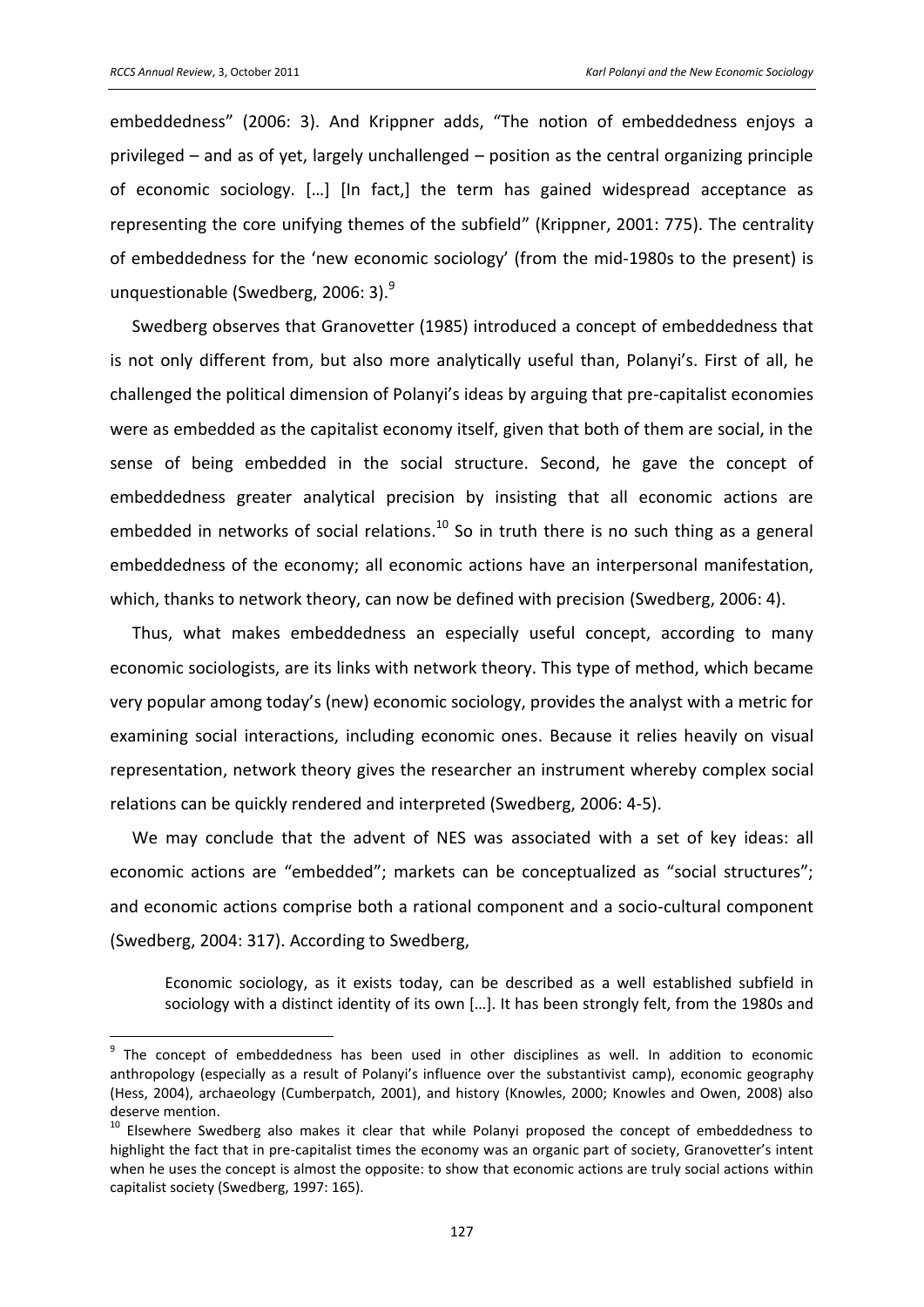onwards, that it was important for economic sociology to have its own profile, which could set it apart especially from mainstream neoclassical economics but also from other approaches to economics, such as socio-economics and 'old' institutionalist economics. (Swedberg, 2004: 325, emphasis added)

What is interesting about this quote is that, despite NES' claim to be - at least to a certain degree - part of Polanyi's legacy, it also felt the need to move way from the "old" institutionalist economy. But it is a well known fact that Polanyi tends to be linked with that very same "school," in the wake of authors like Veblen, Commons, etc. (Stanfield, 1986).

#### 3.2 Literature overview

It is fair to say that the classical position of NES is still Granovetter's (1985), which closely links the concept of (dis)embeddedness to that of social networks and therefore to a "meso" (and often even a "micro") level, as opposed to a "macro" perspective. This position, in short, argues that "[economic] behavior is closely embedded in networks of interpersonal relations" (Granovetter, 1985: 504).

According to Granovetter, one of the central concerns of social theory has been to understand the extent to which behavior and institutions are impacted by social relations. Thus, in "Economic Action and Social Structure" he attempts to analyze the degree to which, in modern industrial society, economic action is embedded in structures of social relations. Common neoclassical approaches offer an "undersocialized" explanation for such action, that is, one that is based on the atomized actor. Reformist economists seeking to bring social structure back to the analysis, on the other hand, do so in an "oversocialized" manner. Both explanations are paradoxically similar in their neglect of the ongoing structures of social relations (Granovetter, 1985: 481-2).

It follows that "a fruitful analysis of human action requires us to avoid the atomization implicit in the theoretical of under- and oversocialized conceptions." The reason is that

Actors do not behave or decide as atoms outside a social context, nor do they adhere slavishly to a script written for them by the particular intersection of social categories that they happen to occupy. Their attempts at purposive action are instead embedded in concrete, ongoing systems of social relations. (Granovetter, 1985: 487, emphasis added)

As to the substantivists vs. formalists debate (Machado, 2009: 15-54), Granovetter tells us that his

view diverges from both schools of thought. I assert that the level of embeddedness of economic behavior is lower in nonmarket societies than is claimed by substantivists and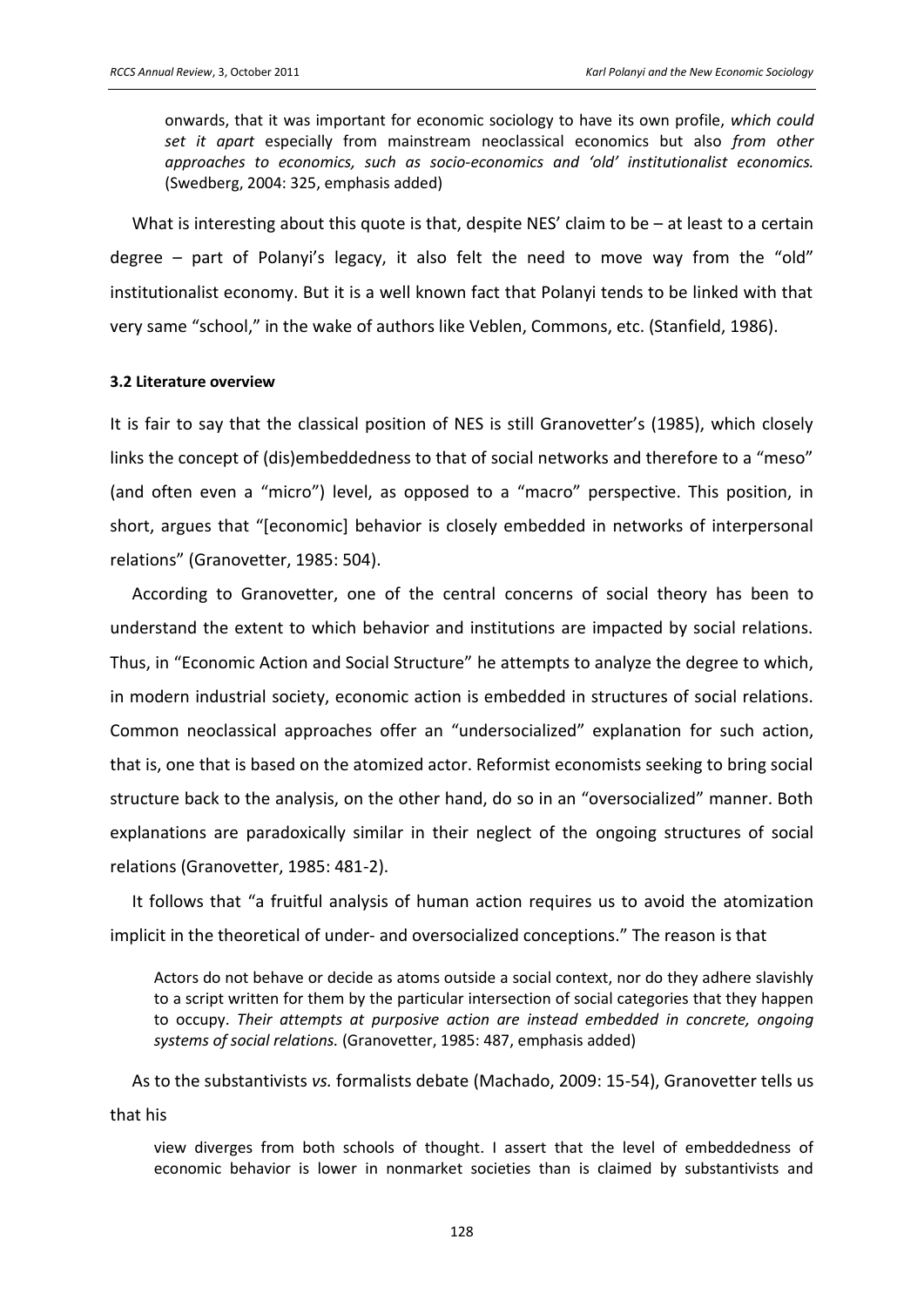development theorists, and it has changed less with 'modernization' than they believe; but I argue also that this level has always been and continues to be more substantial than is allowed by formalists and economists. (Granovetter, 1985: 482-483)

Note, however, that Granovetter does not attempt to approach these issues with nonmarket societies in mind. Instead, he formulates a theory of the concept of embeddedness whose importance is exemplified by a problem posed by modern society: which transactions, in modern capitalist society, occur in the marketplace and which are subsumed within hierarchically organized companies (Granovetter, 1985: 493). But as he admits in the end,

I have had little to say about what broad historical or macrostructural circumstances have led systems to display the social-structural characteristics they have, so I make no claims for this analysis to answer large-scale questions about the nature of modern society or the sources of economic and political change. (Granovetter, 1985: 506, emphasis added)

Nonetheless, he believes that the argument in favor of embeddedness shows "not only that there is a place for sociologists in the study of economic life but that their perspective is urgently required there" (Granovetter, 1985: 507).

In a particularly enlightening comment (Krippner et al., 2004), Granovetter admits that over the past few years he has rarely used the concept of embeddedness in his writings "because it has become almost meaningless, stretched to mean almost anything, so that it therefore means nothing" (Krippner et al., 2004: 113). This particular piece becomes even more interesting when Granovetter sheds light on the genesis of his seminal paper. According to him, he used the concept of embeddedness in his 1985 paper in a narrower and somewhat different sense than the one originally proposed by Polanyi:

[T]he reason is that I wasn't trying to borrow the term from Polanyi, or to re-appropriate it or reintroduce it. [...] I have looked back in my old notebooks and found that I used the term embeddedness' in some of my very early notes, before I ever read Polanyi. And I used it in the way that I use it in the 1985 paper to mean the way social and economic activities are mixed up with networks of social relations. [...] at some later time I did read Polanyi. I read particularly "The Economy as Instituted Process." It was not until much later that I really carefully read The Great Transformation. (Krippner et al., 2004: 113)

To further quote Granovetter: "when I came around to writing the paper on embeddedness, I had, in fact, forgotten about Polanyi, and was not thinking about him when I wrote that paper" (Krippner et al., 2004: 114). After the draft version began circulating, the author was hailed by one of its readers for bringing back Polanyi's concept of embeddedness. In truth, however,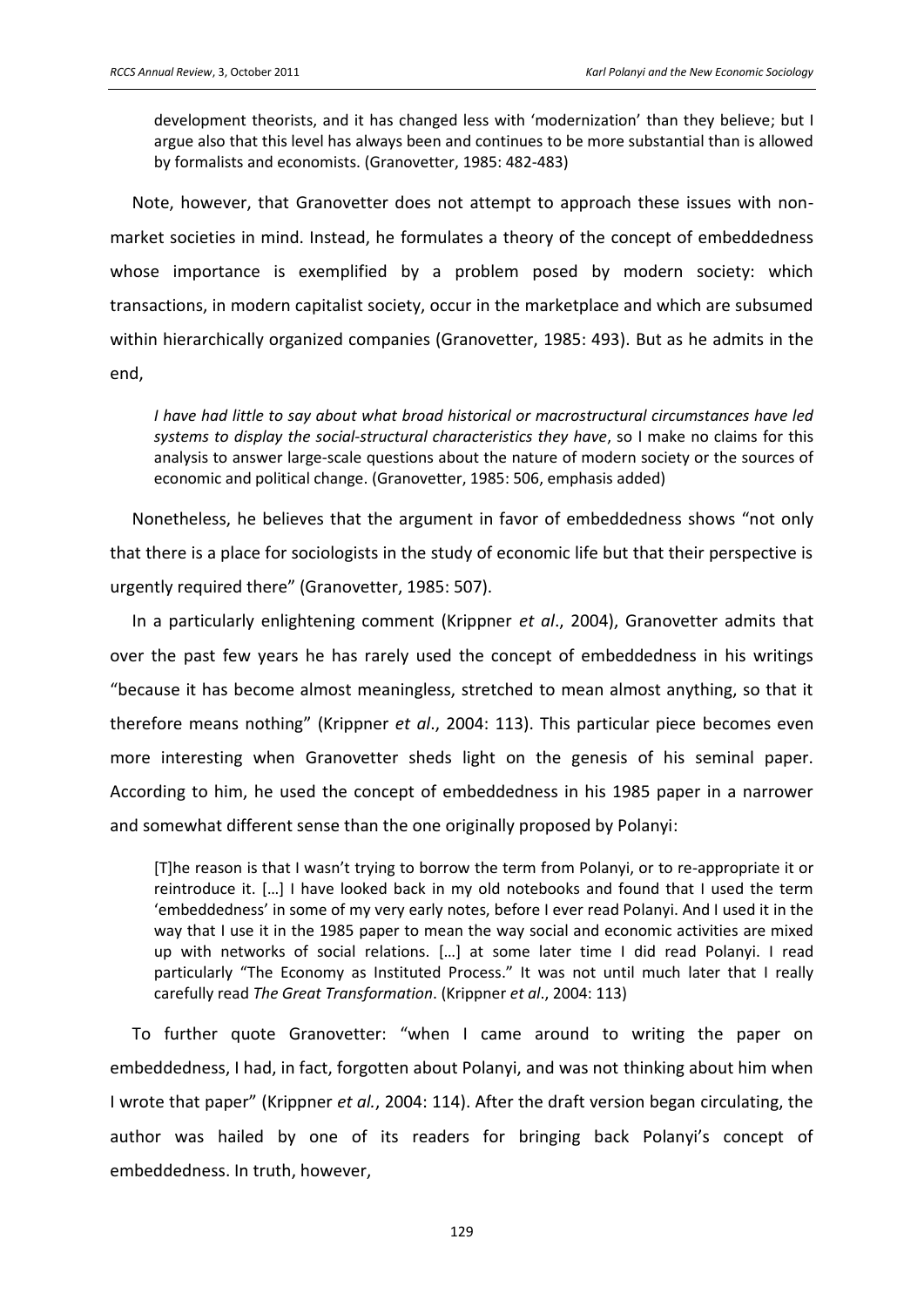I read the letter and I thought 'oh my gosh, I'd completely forgotten that Polanyi uses it [the concept], and uses in a somewhat different way.' So I did say a little bit in the paper on embeddedness about Polanyi, but the main thing I was trying to do in that little section was to distance myself from his use of embeddedness. (Krippner et al., 2004: 114)

I think the two last quotes speak for themselves. It is not without irony that the paper most widely mentioned as deserving of laying claim to a "Polanyian" legacy in the discipline of (new) economic sociology made no allusion whatsoever to Polanyi's work.

In NES it is commonly understood  $-$  and in a way that understanding became the premise for most of the research conducted within the discipline – that Granovetter's main concern in his seminal paper was the claim that analysis of social networks is the main or sole goal of the sociological endeavor (see for example Swedberg, 1997: 165). But Granovetter believes he was explicit regarding his own research when he made the strategic decision "to look at social networks as an intermediate level between lower levels and higher levels" (Krippner et al., 2004: 114). While admitting he may not have made his point clearly enough in that paper, the author argues that it is obvious that "you can't just analyse social networks, you also have to analyse institutions and culture and politics and all of the micro and macro elements, of which the 'meso-level' of social networks is in the middle" (Krippner et al., 2004: 114). Granovetter then proceeds to conclude that "if I had known it would be an influential paper I would have taken more care to say that there's more to life than [just] the structure of social networks" (Krippner et al., 2004: 115).

Barber, in turn, argues that "a better general theoretical understanding of embeddedness should be of wide usefulness in contemporary sociological analysis" (1995: 388). The central (cultural) concept to which embeddedness is related is that of "market." In fact, the history of the concept of embeddedness may be viewed as a long struggle to overcome what Barber calls "the absolutization of the market" (Barber, 1995: 388).

For Barber, market exchange is interdependent with a set of social, structural and cultural variables that form modern socials systems, to wit, equity, efficiency, universalism, specific property rules, etc. (Barber, 1995: 399). So, while Polanyi's analysis regarding the three forms of integration - reciprocity, redistribution and exchange - may be valuable, it becomes less so and even misleading when it deals with the issue of their different "levels" of embeddedness:

Polanyi describes the market as 'disembedded', the other two types of economic exchange as [being] more 'embedded' in the other social-structural and cultural-structural elements of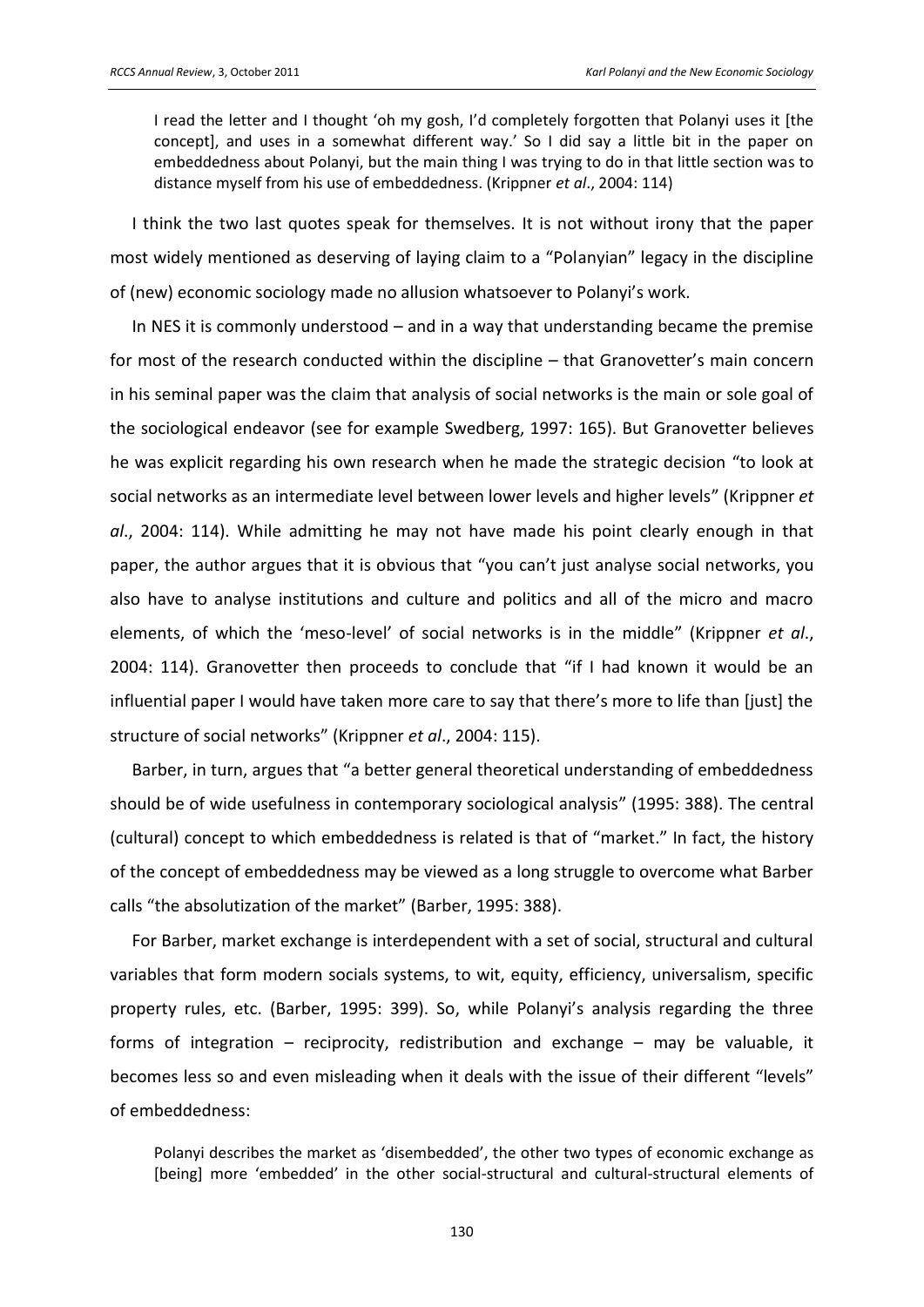society. [But,] as should now be clear, after what has been said about the connection of *all three types* of economic exchange with some set of social structural and cultural elements in the social systems in which they occur, our strong proposition, contrary to Polanyi's, is that *all*  economies are inescapably embedded. (Barber, 1995: 400)

#### Therefore,

While the modern market system may appear to be more differentiated from other social system structures, somewhat more concretely separate, this image diverts attention from the basic fact of its multiple and complex interdependence with the rest of the social system. Calling the market 'disembedded' leads analytic attention away from just what this interdependence is [in reality]. (Barber, 1995: 400)

Barber even expresses disappointment with the fact that Polanyi did not explicitly conceive of a social system in which the economy was *always* a part of – and just one part among – the variously different and interdependent (social, structural and cultural) parts that make up the essence of any particular social system (Barber, 1995: 401).

According to Barber, Granovetter's paper had the great merit of precisely emphasizing how every economic action is embedded in non-economic social relations. But he still has a few criticisms of the paper, the most salient being that Granovetter's analysis "shows no understanding of the importance of the larger social systems in which all economies are located" (Barber, 1995: 406). Still according to Barber,

Granovetter says that economic behavior is embedded in "social structure," and for him social structure apparently means only networks of interpersonal relations. There is no specification of the several different social and cultural structures that make up the larger social system. Where have the social structures of kinship, stratification, gender, age, the economy, the polity, organizations, education, and communications disappeared to? (*ibid.*: 406-407)

Barber's main thesis, in short, is that the best way for the concept of embeddedness to evolve would be to acknowledge that all types of economy are embedded in complex, more comprehensive social systems. On the other hand, the socio-structural, socio-cultural and personality components of such systems ought to be specified. Finally, their interrelations with the economic systems – which are but a part of the social system – should be better understood and, consequently, either stabilized or transformed (Barber, 1995: 407-408).

Block's (cf. 2000; 2003) is perhaps the most distinctive perspective within NES, even if he also ends up concluding that all economies are embedded. First of all it must be said that for him the concept is imbued with the meaning that was first given to it by Polanyi, i.e., as referring to a "macro" perspective, to a comprehensive understanding of the economic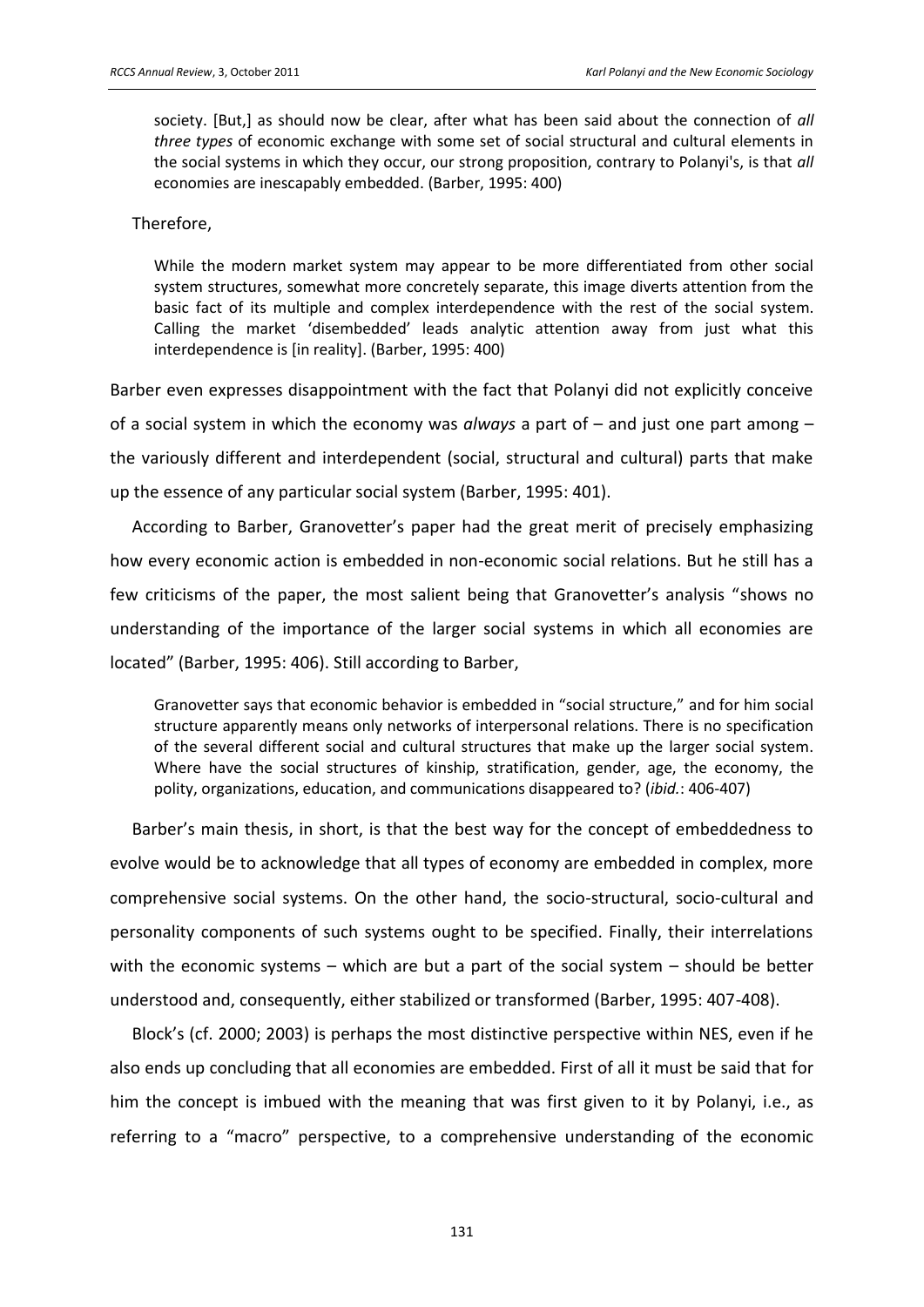system as a whole. Nevertheless, his conclusions are different from Polanyi's with regard to the disembedded nature of capitalism.

According to Block, the modern market economy has a latent tendency toward disembeddedness, which means that, empirically speaking, the economy comes very close to being disembedded. However, "full-fledged" disembeddedness is simply impossible, in that it would destroy society at once. Because of the need for state intervention and for social protection, particularly in what concerns the regulation of fictitious commodities, the economy, even the capitalist economy, "is always embedded." Thus, in Block's view a selfregulated economy is nothing but a (stark) utopia. Even if in an ambiguous way, Karl Polanyi himself affirms the practical impossibility of total disembeddedness. The ambiguity arises from the tension between the Polanyi that was influenced by a Marxist theoretical framework (until the 1930s) and a later Polanyi, one involved with the concepts and positions he himself had shaped while writing The Great Transformation, and which often ran counter to those of the earlier frame of reference (Block, 2003). In short, capitalism is moving toward a state of disembeddedness and in fact comes very close to it, but it will never attain that state without causing society to collapse.

At various times Polanyi seems indeed to confirm Block's claims, as when he states that "the idea of a self-adjusting market implied a stark utopia" (Polanyi, 2000: 18). But it must be noted that he wrote these words in The Great Transformation when he believed to be witnessing the collapse, at long last, of "19th century civilization," that is, the demise of a society based on the self-regulated market (Polanyi, 2000: 17-18). Thus, the self-regulated market had proved its practical incapacity to organize the life of human societies. "Utopia" (dystopia), which was then being disproved by events, resulted from the empirical failure of the capitalist system (which in fact, as we now know, did not occur): not from the fact that no self-regulated market had ever existed, but from the fact that its short existence for a (relatively) brief period of time had led humankind to the biggest crisis in its history. For Polanyi, it was the (real) historical events that invalidated the alleged virtues of the market, thus signaling the beginning of a "great transformation" characterized by the onset of other economic experiments (socialism, fascism and the New Deal). The self-regulated market utopia does not derive from its practical impossibility, but rather from the belief that it could operate indefinitely without ever causing deeply harmful effects to both Man and nature.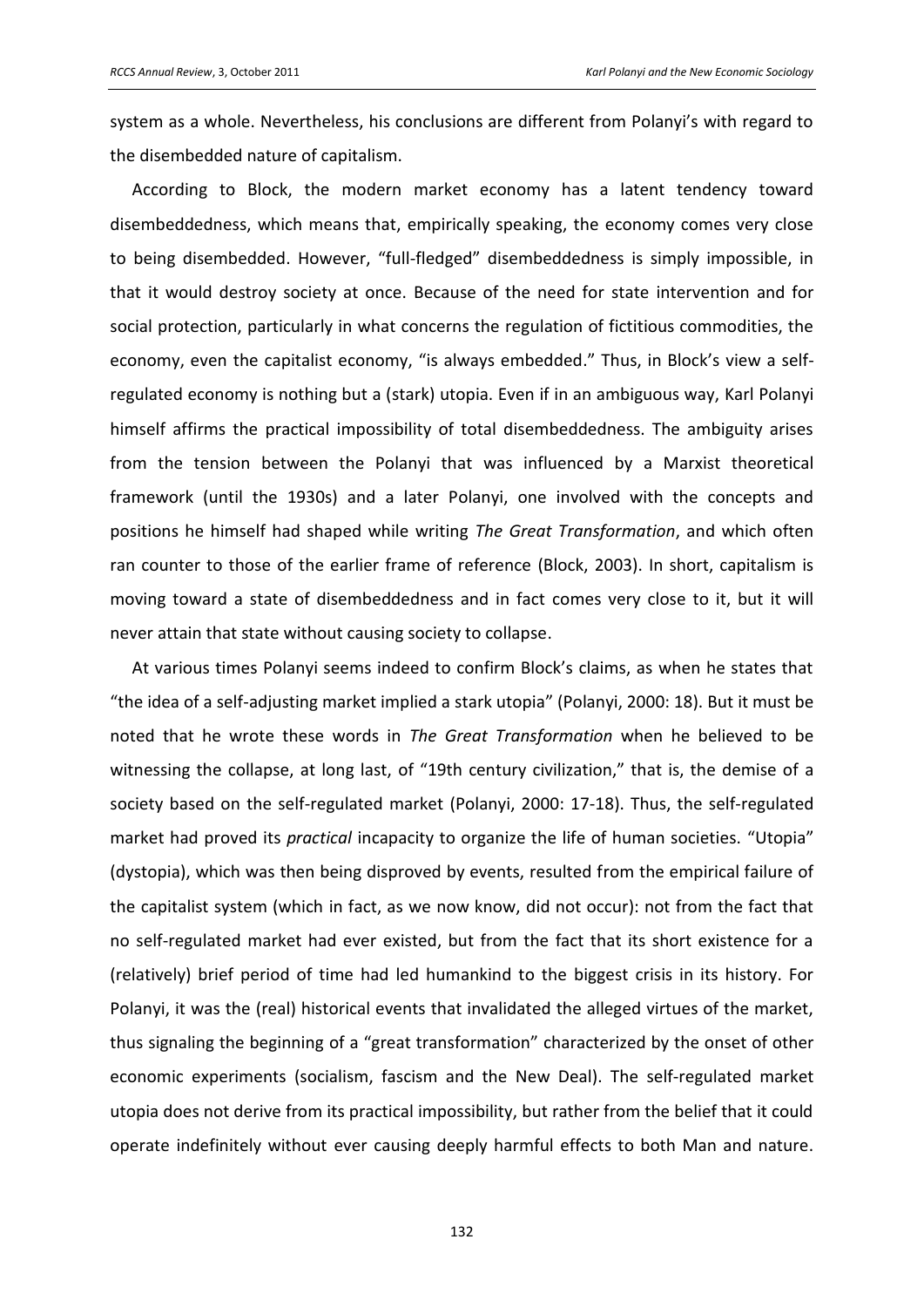͞Industrial civilization will continue to exist when the utopian experiment of a self-regulating market will be no more than a memory" (Polanyi, 2000: 290).

Krippner, who is well aware of the differences between the concept of embeddedness as it was first proposed by Polanyi and the one envisaged by Granovetter, wrote a thorough review of the two visions (Krippner and Alvarez, 2007). Although acknowledging the merit in Granovetter's claim that all economies are embedded, Krippner is critical of the fact that the NES camp has evolved and shaped itself almost exclusively around that concept (Krippner, 2001: 775-776).

What happens is that, to an even greater degree than most of the subfields of sociology, the (new) economic sociology is built upon a key idea: the concept of embeddedness. Hence Krippner's argument that the notion of embeddedness deflected attention from other important theoretical problems. She specifically suggests that the relative neglect of the market concept in economic sociology is a consequence of the way in which the notion of embeddedness was formulated. Paradoxically, the basic intuition  $-$  in itself an extremely useful one – that markets are socially embedded led economic sociologists to take the market for granted. As a consequence, economic sociology did not fare much better than economics with respect to developing the market concept as a theoretical subject in its own right, which caused an interesting case of arrested development of the market concept within the discipline (Krippner, 2001: 776; Krippner *et al*., 2004: 111-112).

In attempting to steer a middle course between the undersocialized and the oversocialized views of action, Granovetter ended up adopting the idea that they both share: the separateness of society and the economy. This problem manifests itself in a curious symmetry within the discipline: researchers either study economic processes in social terms – thereby turning their backs on the market sphere – or they study the market as a theoretical entity in its own right, in which case they excise its entire social content (Krippner *et al.*, 2004: 112-113).

In view of this, as long as the market is not entirely appropriated as a social object, a tension will continue to exist between *marketless* conceptions of the social on one hand, and on the other hand conceptions of the economy from which all social traces have been suppressed (Krippner *et al*., 2004: 113).

Beckert (2007) offers a fine synthesis of how the concept of embeddedness has evolved. As mentioned above, he points out that when the concept was borrowed from Polanyi and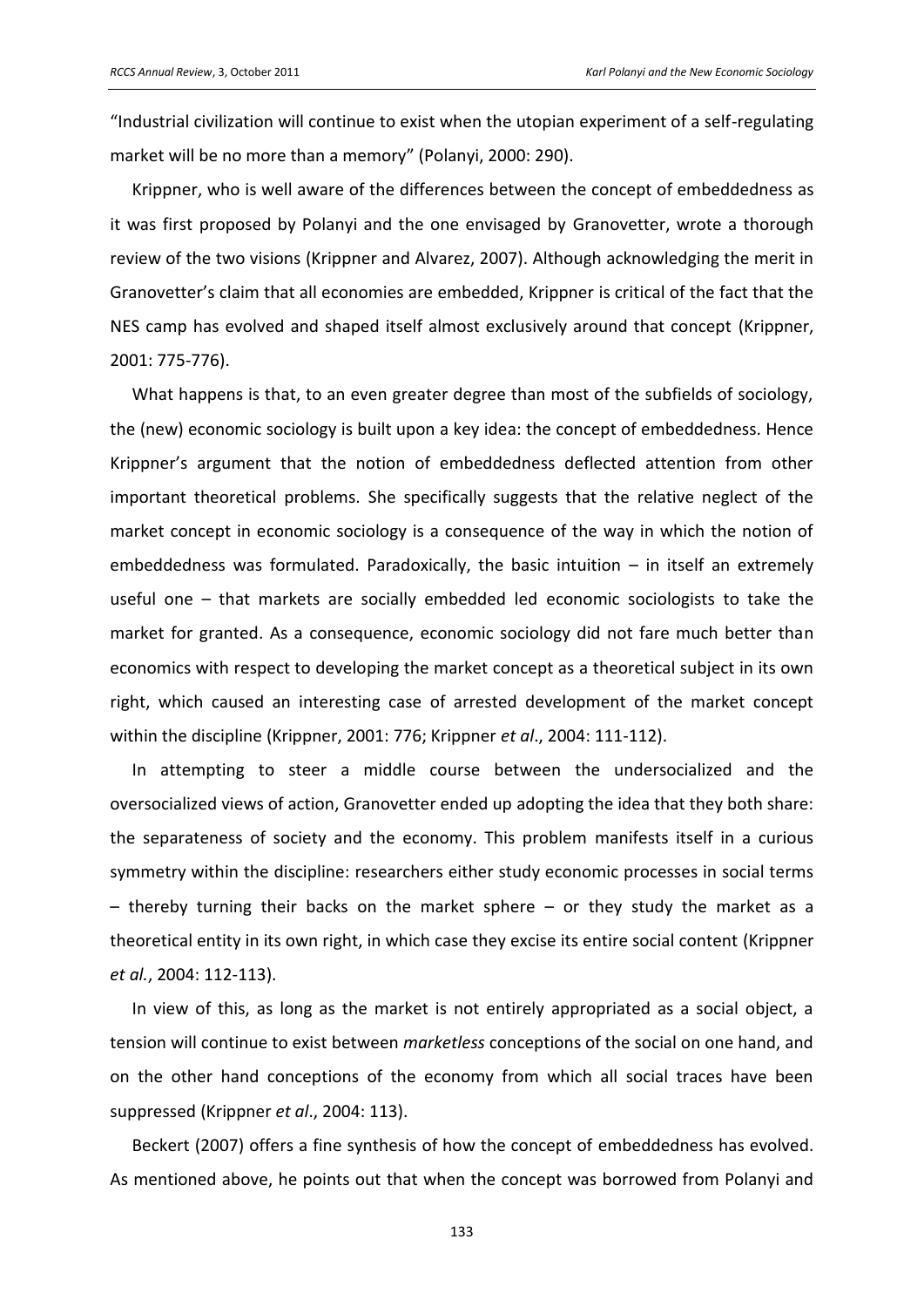subsequently adapted, it underwent a "great transformation," losing some elements of the original notion in the process while gaining a few others (Beckert, 2007: 7). Beckert highlights other aspects we have already covered here also: the irony surrounding the concept, coupled with the fact that Granovetter did not have Polanyi's work in mind when he wrote his paper (Beckert, 2007: 9-10); the fact that the concept introduced by Granovetter is intimately associated with that of social networks (Beckert, 2007: 8-9); and the dominant position of the latter interpretation within NES (Beckert, 2007: 9).

Beckert is critical of Granovetter's position and of network analysis, on the grounds that

This is a limited perspective because an exclusive focus on the structure of social relations leads to a neglect of the social content underlying the observed structure. By not taking attributes of actors and institutional rules into account, network analysis fails to explain how the social structure of markets emerges and why networks are structured the way they are. (Beckert, 2007: 9)

Furthermore, he argues that the concept of embeddedness is not the best sociological approach to the economy. Therefore,

one can question whether sociology should *start* from this notion as its entry point into the field of the economy. My position is that 'embeddedness' characterizes a general answer to specific problems without identifying the underlying problems themselves. By starting from the embeddedness of economic action we are putting the cart before the horse. The first proper step would be to identify the problems that can actually be solved by an approach focusing on the embeddedness of economic action. I suggest that we identify these problems and make *them* the analytical starting point of economic sociology. (Beckert, 2007: 10-11)

NES should then take as its starting point the "three coordination problems" that actors are faced with in market exchanges: the value problem, the competition problem and the cooperation problem (Beckert, 2007: 11-15).

For Beckert, the attraction exerted by Polanyi upon NES arises from the fact that his social theory does not entail a "linear concept of development." In other words, embeddedness is not a feature separating pre-modern from modern economies. Based on the notion of a "double movement," social change is conceptualized as a dynamic process of oscillation between embeddedness, disembeddedness, and re-embeddedness. Therefore, all economies are (in some way) embedded (Beckert, 2007: 19).

From the preceding analysis it should be obvious that I cannot agree with this interpretation, which – as will presently be shown – proves problematic for Beckert himself. In brief, what we have is the exact opposite of what Beckert envisions: Polanyi couldn't be more explicit when he stated that until very recently – before the emergence of the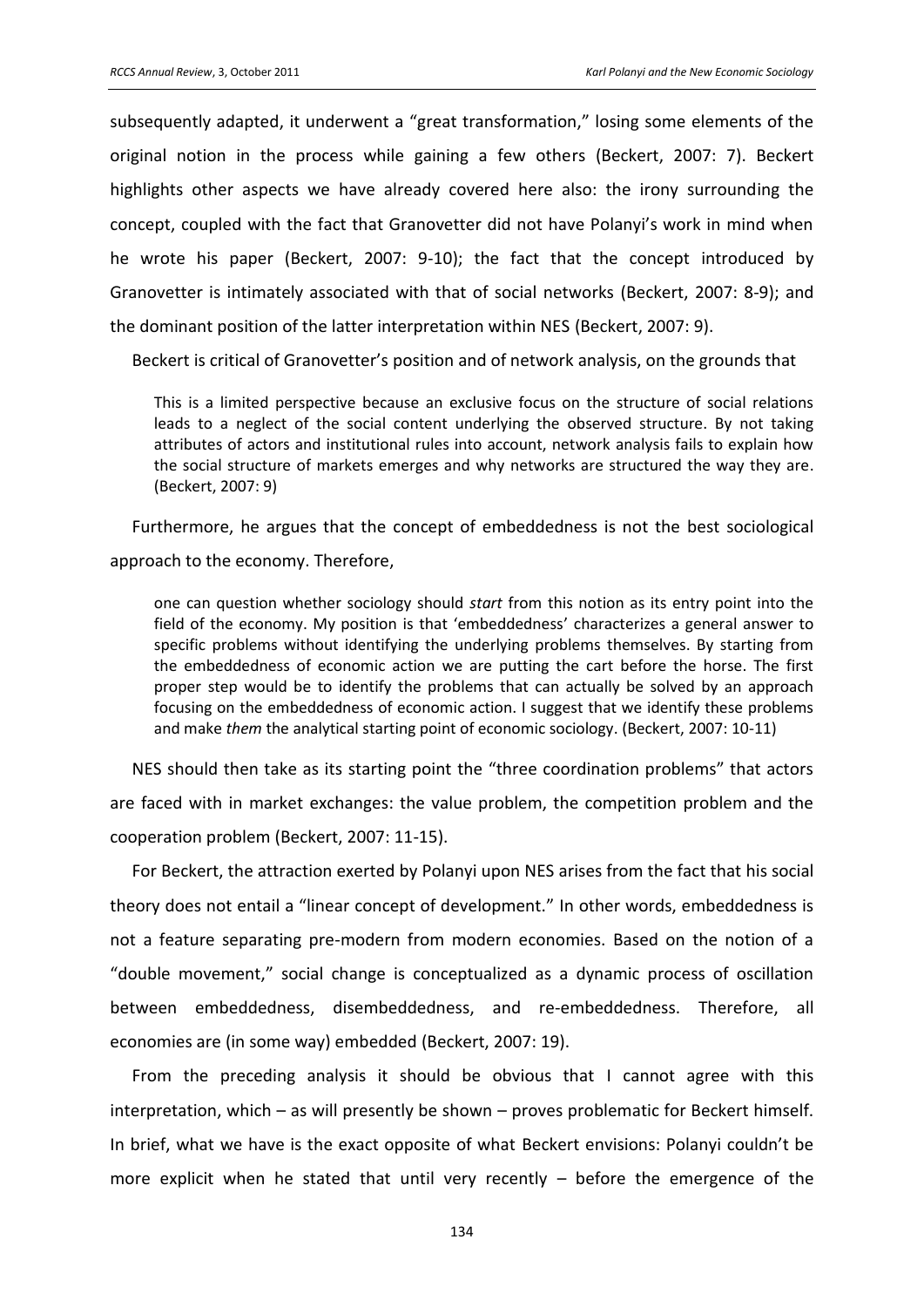capitalist market economy  $-$  all economies were embedded in society. Therefore the economy's embeddedness /defensive counter-response / need for re-embeddedness is not something that historically has been there all along but rather quite a recent "problem." By failing to recognize  $-$  alongside other NES scholars  $-$  that the specificity of the capitalist economy lies precisely in its being disembedded and by claiming that "all economies are embedded," Beckert finally finds himself stuck in a problem for which there is no apparent solution. Here are his own words:

However, 'embeddedness' does not provide a theoretical perspective informing us about the specific characteristics of the embeddedness of modern capitalist economies. The strong emphasis on similarities of economic systems across time and space, based on the notion of embeddedness, impedes the development of conceptual tools to address differences between economic configurations and, in particular, the specificity of the organization of modern capitalist economies. (Beckert, 2007: 19, emphasis added)

These few lines actually summarize my critique of NES's understanding of the concept of embeddedness. But let us stay with Beckert: "This leaves us with an economic sociology that is unspecific with regard to the structural changes taking place in the organization of the economy with the development of modern capitalism. After all: All economies are embedded" (Beckert, 2007: 19, emphasis added).

In short, Beckert sides with NES's dominant trend, according to which all economies including the capitalist economy  $-$  are embedded. Contrary to most of his colleagues. however, he is aware of the ensuing problem – actually a contradiction, in my view: how is one to highlight the uniquely exceptional character of the modern capitalist market economy? The problem just does not arise within NES because the discipline acknowledges no such uniqueness: the capitalist economy is "just" another economy, with nothing to make it stand apart from other economies of the past. Once the features of the capitalist economy are ontologyzed, it may sound odd to call it a "disembedded" economy  $-$  and that is the extraordinary statement, if there is one.

We may then conclude that the concept of embeddedness

has allowed for a concentration [of NES] on meso and micro level processes of economic organization and relieved sociologists from the task of addressing socioeconomic development at the macro level. [...] We need a historical perspective if we are to understand the specific ways in which economic action is [dis]embedded in [from] institutions and social structures of modern societies. (Beckert, 2007: 19)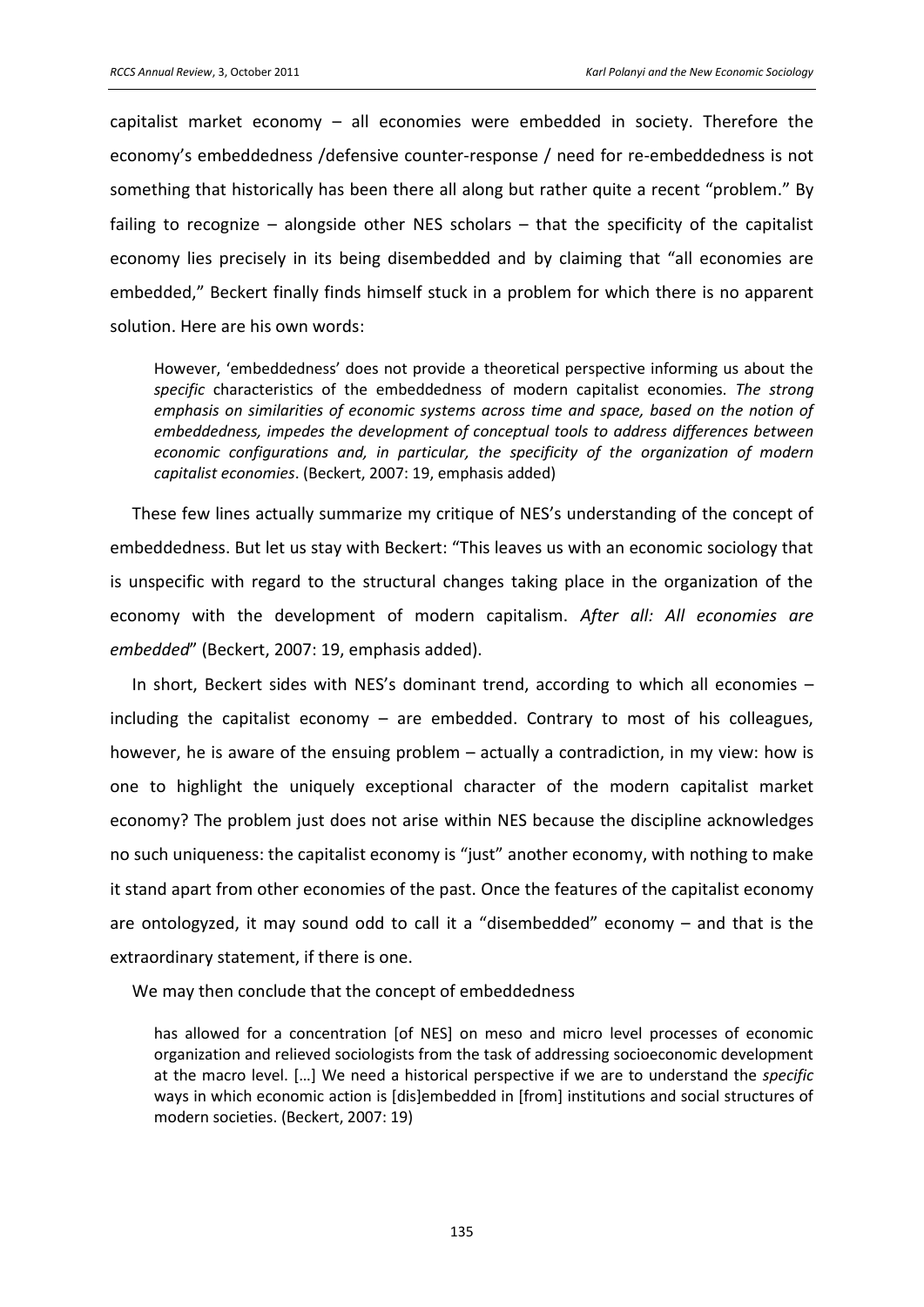#### 3.3. Critical assessment

The views held by Randles (2003), Lie (1991) and Gemici (2008) seem to be good examples of the dominant positions within NES, providing us with a suitable starting point for a critical assessment of it. In The Great Transformation, according to Randles (2003: 420-421), Polanyi admits that markets can be disembedded; but in "The Economy as Instituted Process" disembeddedness is just a (theoretical) possibility, since markets are, in a way, institutionalized. Lie (1991: 219-223) tells us that the embeddedness "thesis," according to which every economic activity and institution is enmeshed in social relations and institutions, is a good theoretical basis for NES, but that Polanyi is wrong in that he does not embed the concept of market. The thesis should therefore be taken to its logical conclusion so that markets too are embedded and properly treated as social networks or organizations constituted by *traders*. Gemici points out that very same contradiction, and he comes to the conclusion that "All economies are embedded since economic life is a socially instituted and organized process" (2008: 9). Yet, it should also be pointed out, in order to avoid confusion, that institutionalization and embeddedness are not synonymous for Polanyi.<sup>11</sup>

Market exchange as a form of integration presents itself as an institutional pattern constituted by a system of price-making markets, but it is precisely the (autonomous) action of this institutional mechanism that causes the economy to be disembedded. Polanyi defines the economy in terms of an *instituted process* comprising two levels, one of which has to do with man's interaction with his natural and social surroundings, the other referring to the institutionalization of that process. Every economy, regardless of its dominant form of integration, partakes of these characteristics. It seems obvious, therefore, that Polanyi in no way denies this relationship between the human economy and the social system. What happens is that, under capitalism, all social considerations, motivations, and values take a back seat to the empirically acquired primacy of the economy, which becomes autonomous from all (conscious) social control. According to Polanyi, in a post-capitalist society – namely once the fictitious commodity nature of labor, land and money is abolished - social regulation will take the form of a democratic, participatory management of the production process, through the intervention of such institutions as the state, the trade unions, the cooperative, the factory, the township, the school, the church, etc. (Polanyi, 2000: 290-292).

 $11$  On the difference between protectionism and re-embeddedness  $-$  which is also among the most common confusions, especially in globalization-related research - see Lacher (1999: 345-346).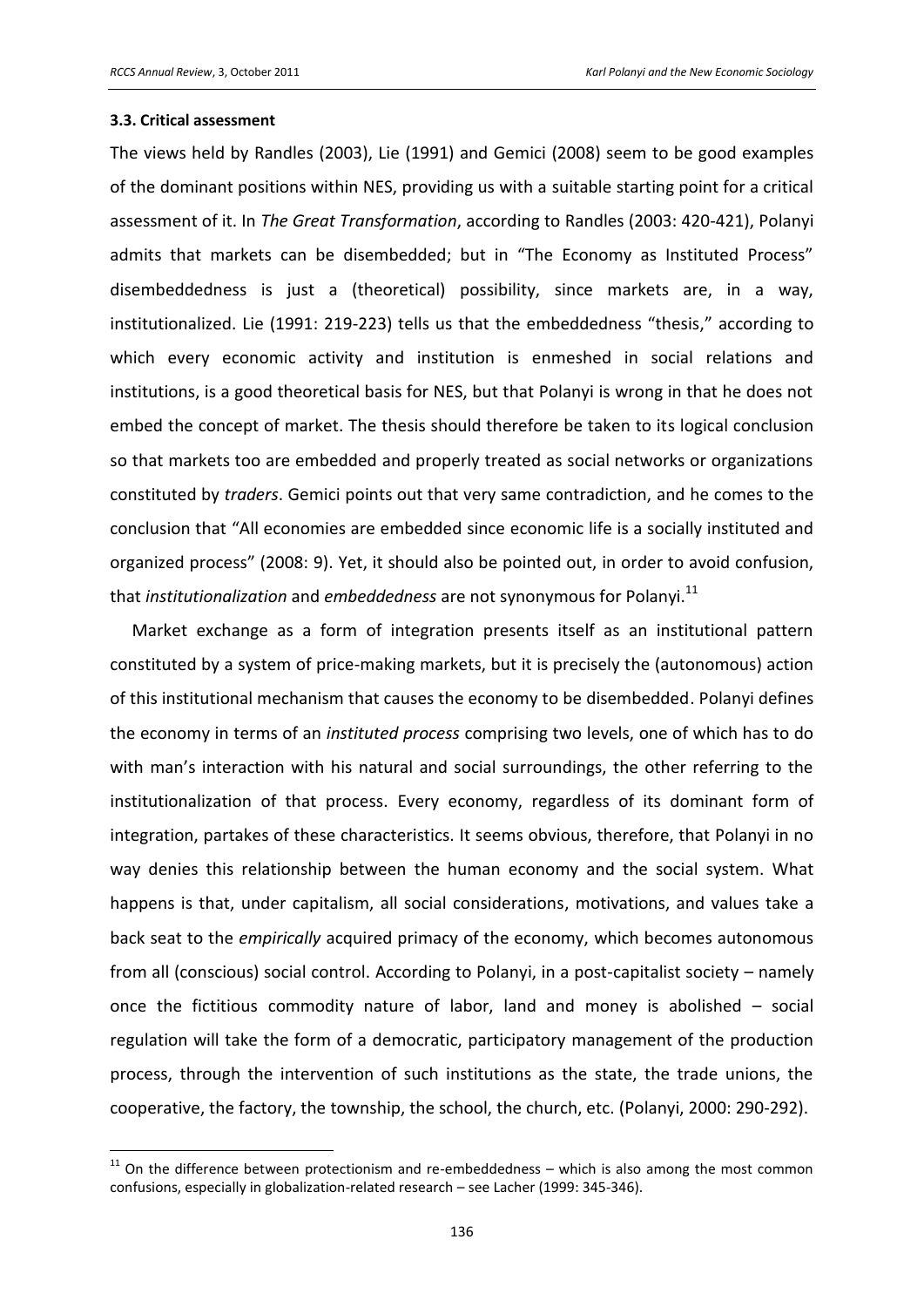One might then say that the economy cannot be "social" if society – meaning the people that comprise it and the institutions they create  $-$  is unable to run it, so that it is people who are controlled and have their destinies defined by it instead. Of course there is always "a connection of […] economic exchange with some set of social structural and cultural elements in the social systems" (Barber, 1995: 400). Under capitalism, however, such connection does not take the form of interdependence but rather of the primacy of the economy over the entire social system. That is precisely why Polanyi speaks of disembeddedness with regard to this type of economy.

Let us challenge Granovetter by saying that while it is true that human action "is embedded in concrete, ongoing systems of social relations" (1985: 487), those systems are in turn framed, and largely determined by, a disembedded economy. They belong in a wider frame of reference characterized by an economy that evades human control, that is alien to humans and that overpowers them. It is not the economy that is framed by the social system, but rather the social system that is framed by the economy.

One may conclude by stating that whereas Polanyi proposes to study the place of the economy in different societies, NES claims that the place and the role of the economy are always and essentially very much the same. Just like the formalists in the field of economic anthropology, NES ends up committing the so-called "economistic fallacy," which consists of automatically and uncritically equating the economy with its market shape (Polanyi, 1968a).

#### **4. By way of conclusion**

The disembeddedness of the economy  $-$  i.e., its detachment from society  $-$  marked the historical rise of an automatic system of price-making markets. In every society before that, the economy had always been embedded or immersed in the social system (a statement which has nothing to do with either the desirability, the merits or the shortcomings of such societies). Therefore the "embedded" or disembedded" nature of a given economy, according to Polanyi, is closely dependent on the presence (or absence) of a system of pricemaking markets, that is, of its either being a market economy or not. Within capitalist society the economy takes on a life of its own, heedless of human will – and I believe this to be the very essence of "disembeddedness." In this sense it is easy to understand why, at least according to the meaning conferred on the concept by Polanyi, modern economies can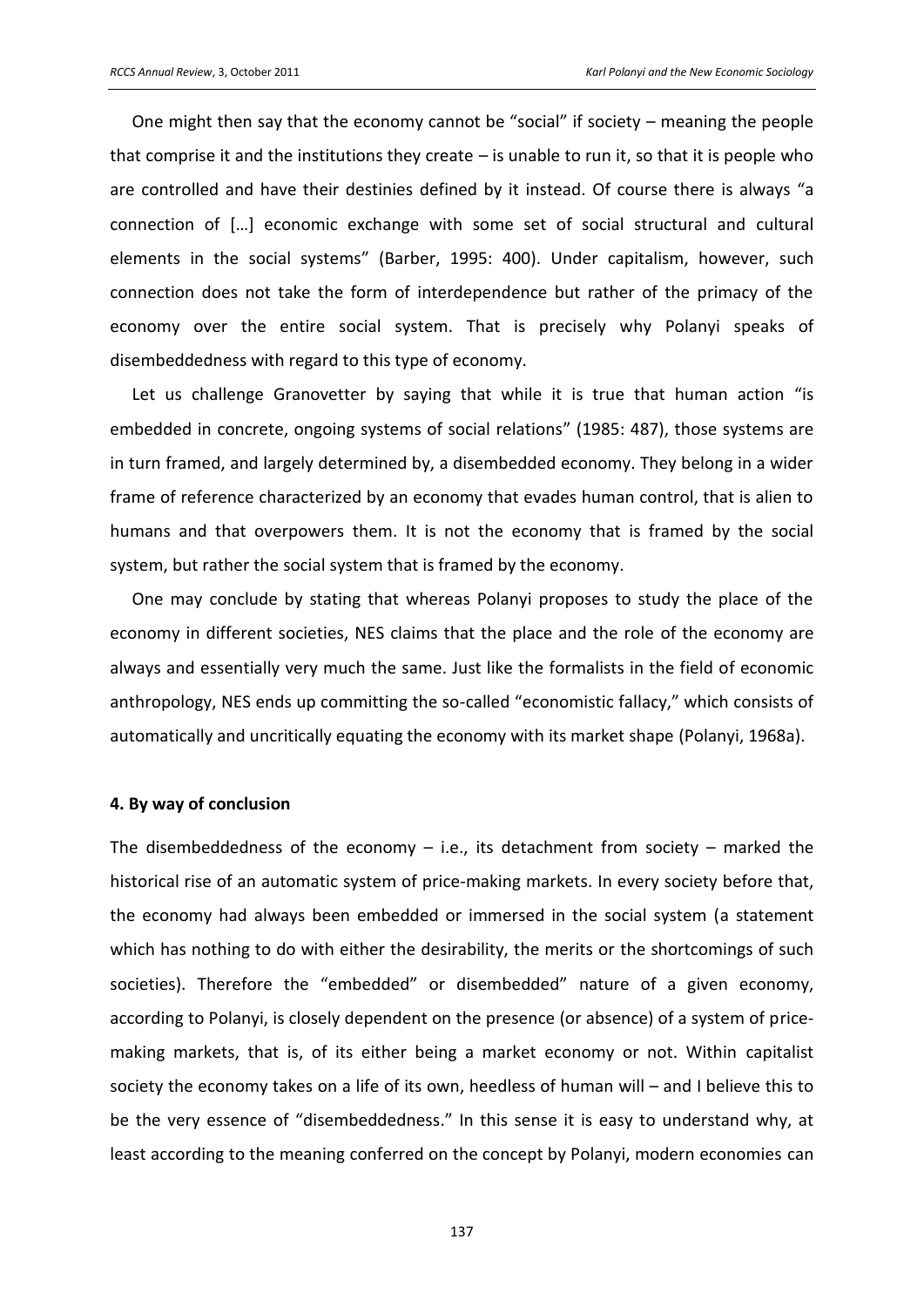never be viewed as embedded in society, because the "re-embeddedness" of the economy requires that we move beyond its current form.

By not acknowledging the unique nature of the market economy and the absolute exceptionalism of capitalism in the history of human societies, NES irretrievably moves away from the meaning originally given by Polanyi to the concept of *(dis)embeddedness*. As Randles rightly notes, there seems to be in NES a tendency toward

an overly fragmented (and fragmenting) secondary appropriation of Polanyi. Nowadays Polanyi's name is often used as a fashionable 'label' or convenient point of entry into an argument which thenceforth bears little resemblance, and offers little analysis—supportive, critical or otherwise-of the 'totality' of Polanyi's writing. Perhaps this is what concerns Polanyi-Levitt [Polanyi's daughter] when she refers to the potential abuse of the Polanyi legacy. (Randles, 2003: 418)

It was Polanyi's intent not just to analyze, but most of all to critique the capitalist economy and to expose its profoundly nefarious effects on both humans and nature. Any view that fails to take that critical dimension into account  $-$  selectively appropriating a concept and omitting (through ignorance?) all the rest of the author's theoretical and analytical framework, as well as how it relates to the concept – will never earn the right to claim the Polanyian legacy. That is why it is erroneous nowadays to say, in the context of NES, that "we are all Polanyians now" (Beckert, 2007: 7). This misunderstanding does no honor to Polanyi's memory.

Translated by João Paulo Moreira **Revised by Teresa Tavares** 

#### **References**

- Barber, Bernard (1995), "All Economies Are 'Embedded': The Career of a Concept and Beyond," Social Research, 62(2), 387-413.
- Beckert, Jens (2003), "Economic Sociology and Embeddedness: How Shall We Conceptualize Economic Action?" Journal of Economic Issues, 37(3), 769-787.
- Beckert, Jens (2007), "The Great Transformation of Embeddedness Karl Polanyi and the New Economic Sociology," MPIfG Discussion Paper No. 1/07, accessed on 18/04/2009, at http://www.mpifg.de/pu/mpifg\_dp/dp07-1.pdf.
- Block, Fred (2000), "Introduction to The Great Transformation," accessed on 25/11/2010, at http://www2.dse.unibo.it/ardeni/papers\_development/FredBlock\_Introduction-to-Polanyi.pdf.
- Block, Fred (2003), "Karl Polanyi and the Writing of The Great Transformation," Theory and Society, 32(3), 275-306.
- Cumberpatch, Chris G. (2001), "Some Observations on the Concept of 'Embedded' and 'Disembedded' Economies in Archaeological Discourse," Assemblage, 6, accessed on 18/04/2009, at http://www.assemblage.group.shef.ac.uk/issue6/Cumberpatch Econ web.html.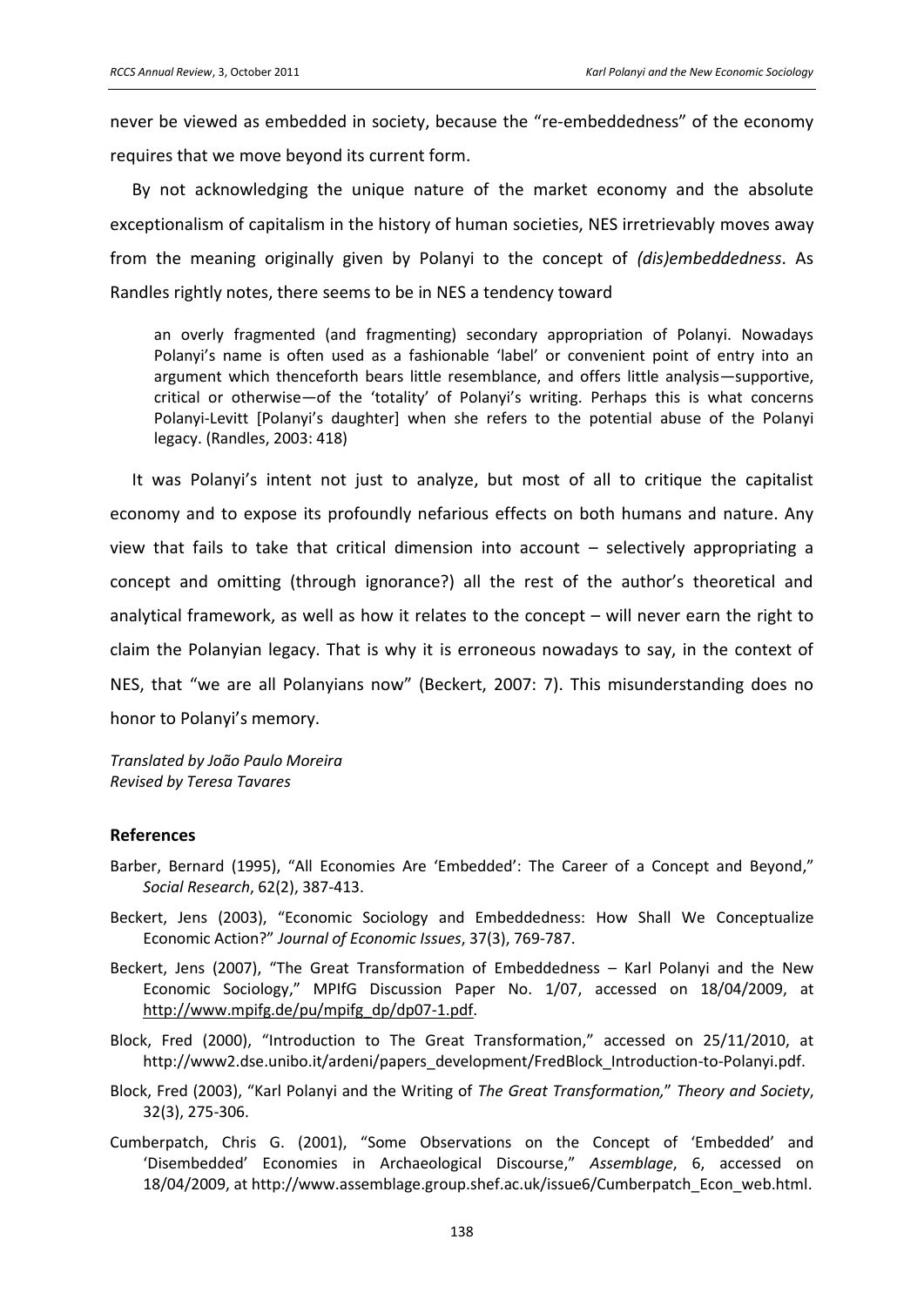- Gemici, Kurtulus (2008), "Karl Polanyi and the Antinomies of Embeddedness," Socio-Economic Review, 6, 5-33.
- Ghezzi, Simone; Minzione, Enzo (2007), "Embeddedness, Path Dependency and Social Institutions: An Economic Sociology Approach," Current Sociology, 55(1), 11-23.
- Graça, João Carlos (2005), "Afinal, o que é mesmo a Nova Sociologia Económica?" Revista Crítica de Ciências Sociais, 73, 111-129.
- Granovetter, Mark (1985), "Economic Action and Social Structure: The Problem of Embeddedness," The American Journal of Sociology, 91(3), 481-510.
- Hess, Martin (2004), "'Spatial' Relationships? Towards a Reconceptualization of Embeddedness," Progress in Human Geography, 28(2), 165-186.
- Knowles, Rob (2000), "Political Economy From Below: Communitarian Anarchism as a Neglected Discourse in the Histories of Economic Thought," History of Economics Review, 31, 30-47.
- Knowles, Rob; Owen, John R. (2008), "Karl Polanyi for Historians: An Alternative Economic Narrative," The European Legacy, 13(2), 175-191.
- Krippner, Greta (2001), "The Elusive Market. Embeddedness and the Paradigm of Economic Sociology," Theory and Society, 30, 775-810.
- Krippner, Greta et al. (2004), "Polanyi Symposium: A Conversation on Embeddedness," Socio-Economic Review, 2(1), 109-135.
- Krippner, Greta; Alvarez, Anthony (2007), "Embeddedness and the Intellectual Projects of Economic Sociology," Annual Review of Sociology, 33, 219-240.
- Lacher, Hannes (1999), "Embedded Liberalism, Disembedded Markets: Reconceptualising the Pax Americana," New Political Economy, 4(3), 343-360.
- Lie, John (1991), "Embedding Polanyi's Market Society," Sociological Perspectives, 34(2), 219-235.
- Machado, Nuno (2009), "Sociedade vs. mercado notas sobre o pensamento económico de Karl Polanyi." Master's Thesis in Economic and Organizational Sociology. Lisboa: ISEG.
- Polanyi, Karl (1957), "Aristotle Discovers the Economy," in Karl Polanyi, Conrad Arensberg & Harry Pearson (eds.), Trade and Market in the Early Empires. Chicago: Henry Regnery, 64-94.
- Polanyi, Karl (1966), Dahomey and the Slave Trade: An Analysis of an Archaic Economy. Seattle and London: University of Washington Press.
- Polanyi, Karl (1968a), "The Economy as Instituted Process," in George Dalton (ed.), Primitive, Archaic and Modern Economies: Essays of Karl Polanyi. Boston: Beacon Press, 139-174.
- Polanyi, Karl (1968b), "Our Obsolete Market Mentality," in George Dalton (ed.), Primitive, Archaic and Modern Economies: Essays of Karl Polanyi. Boston: Beacon Press, 59-77.
- Polanyi, Karl (1977a), "The Economistic Fallacy," in Karl Polanyi & Harry Pearson (eds.), The Livelihood of Man. New York: Academic Press, 5-17.
- Polanyi, Karl (1977b), "The Economy Embedded in Society," in Karl Polanyi & Harry Pearson (eds.), The Livelihood of Man. New York: Academic Press, 47-56.
- Polanyi, Karl (1977c), "The Two Meanings of Economic," in Karl Polanyi & Harry Pearson (eds.), The Livelihood of Man. New York: Academic Press, 19-34.
- Polanyi, Karl (2001), The Great Transformation The Political and Economic Origins of Our Time. 2<sup>nd</sup> ed. Boston: Beacon Press.